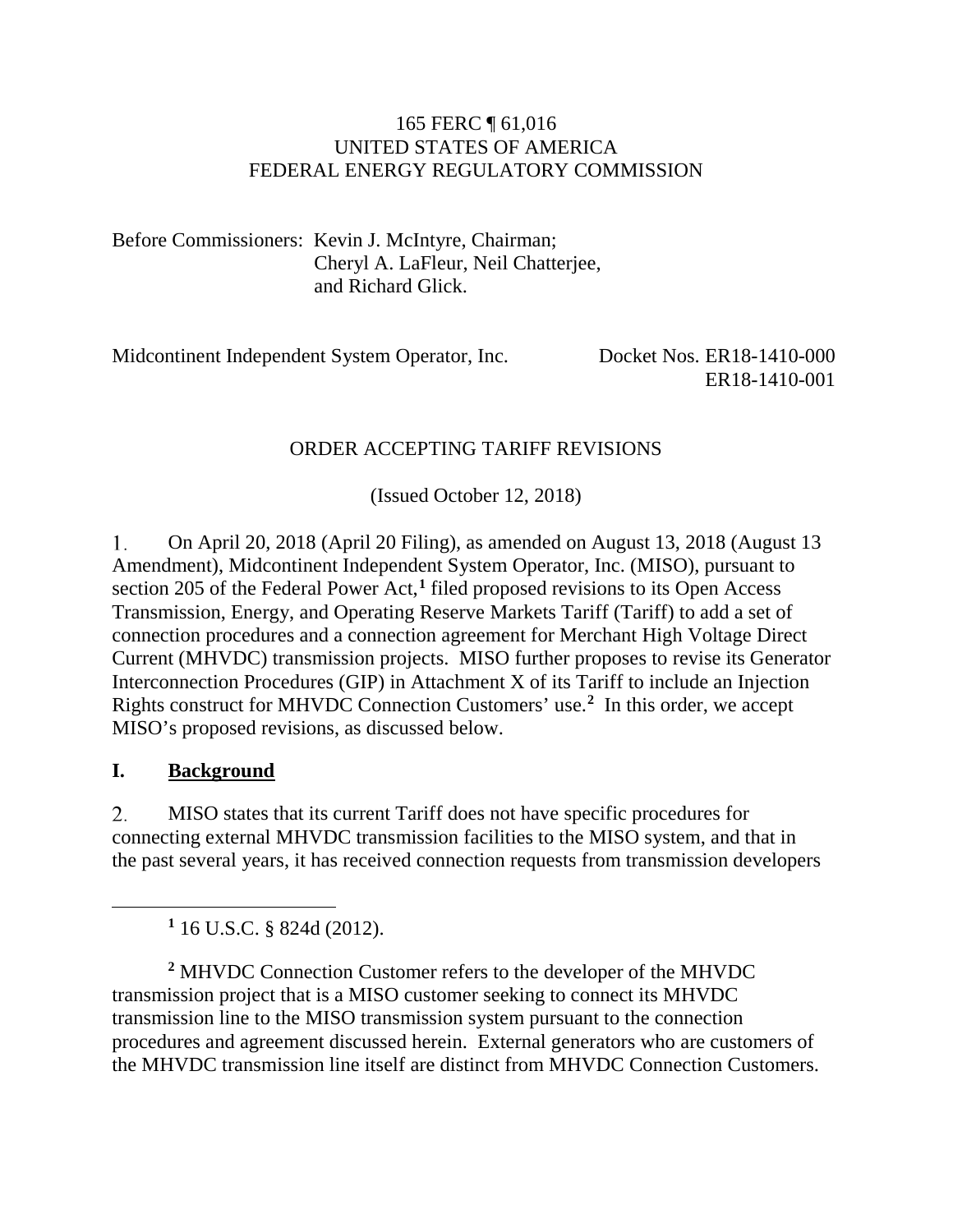seeking to connect proposed MHVDC transmission lines external to the MISO grid.**[3](#page-1-0)** MISO states that it initially processed those requests under its GIP based on the assumption that the flow of power on MHVDC transmission lines was controllable, meaning MISO could treat MHVDC transmission lines similarly to generator lead lines. However, MISO states that stakeholders had differing opinions on whether it was appropriate to process MHVDC connection requests through the GIP, with several calling for the development of procedures tailored to the specific attributes of MHVDC transmission lines in order to better account for the business needs of MHVDC Connection Customers and the external generating facilities that will make use of MHVDC transmission lines. **[4](#page-1-1)**

3. MISO notes that it has significantly restructured its GIP. According to MISO, this restructuring raised new questions about how to handle several MHVDC connection requests that were pending in its generator interconnection queue, which MISO had placed in the now-defunct System Planning and Analysis Phase (SPA Phase) of the queue. **[5](#page-1-2)** MISO had scheduled to eliminate the SPA Phase on June 16, 2017; accordingly, MISO made a filing in advance of that date to transfer the pending MHVDC requests to the new Pre-Queue Phase. In that filing, MISO explained that the proposed transfer was a transitional mechanism to handle both pending and potential new MHVDC connection requests prior to the adoption of formal MHVDC connection procedures. On September 28, 2017, the Commission issued an order accepting this transitional mechanism, noting that the filing presented "an interim mechanism that maintains the queue priority of pending HVDC Interconnection Requests, as well as provides a temporary pathway for new HVDC requests, prior to the adoption of more formalized HVDC connection procedures."**[6](#page-1-3)**

 $4.$ MISO states that its MHVDC connection proposal is the result of approximately two years of extensive stakeholder discussions and collaboration. MISO states that early

**<sup>4</sup>** MISO Filing at 2.

 $\overline{a}$ 

<span id="page-1-2"></span><span id="page-1-1"></span>**<sup>5</sup>** *Id.* at 3 (citing *Midcontinent Indep. Sys. Operator, Inc*., 158 FERC ¶ 61,003, *order on reh'g*, 161 FERC ¶ 61,137 (2017)).

<span id="page-1-3"></span>**<sup>6</sup>** *Id.* (citing *Midcontinent Indep. Sys. Operator, Inc*., 160 FERC ¶ 61,132, at P 11 (2017) (September 28 Order)).

<span id="page-1-0"></span>**<sup>3</sup>** MISO intends the transmission connection procedures and agreement proposed in the instant proceeding to apply only to external MHVDC transmission lines, which it defines as HVDC lines that connect to MISO's system at one termination point. *See* MISO Tariff, Attachment GGG, § 1. Accordingly, all references in this order to MHVDC transmission lines refer to external MHVDC transmission lines.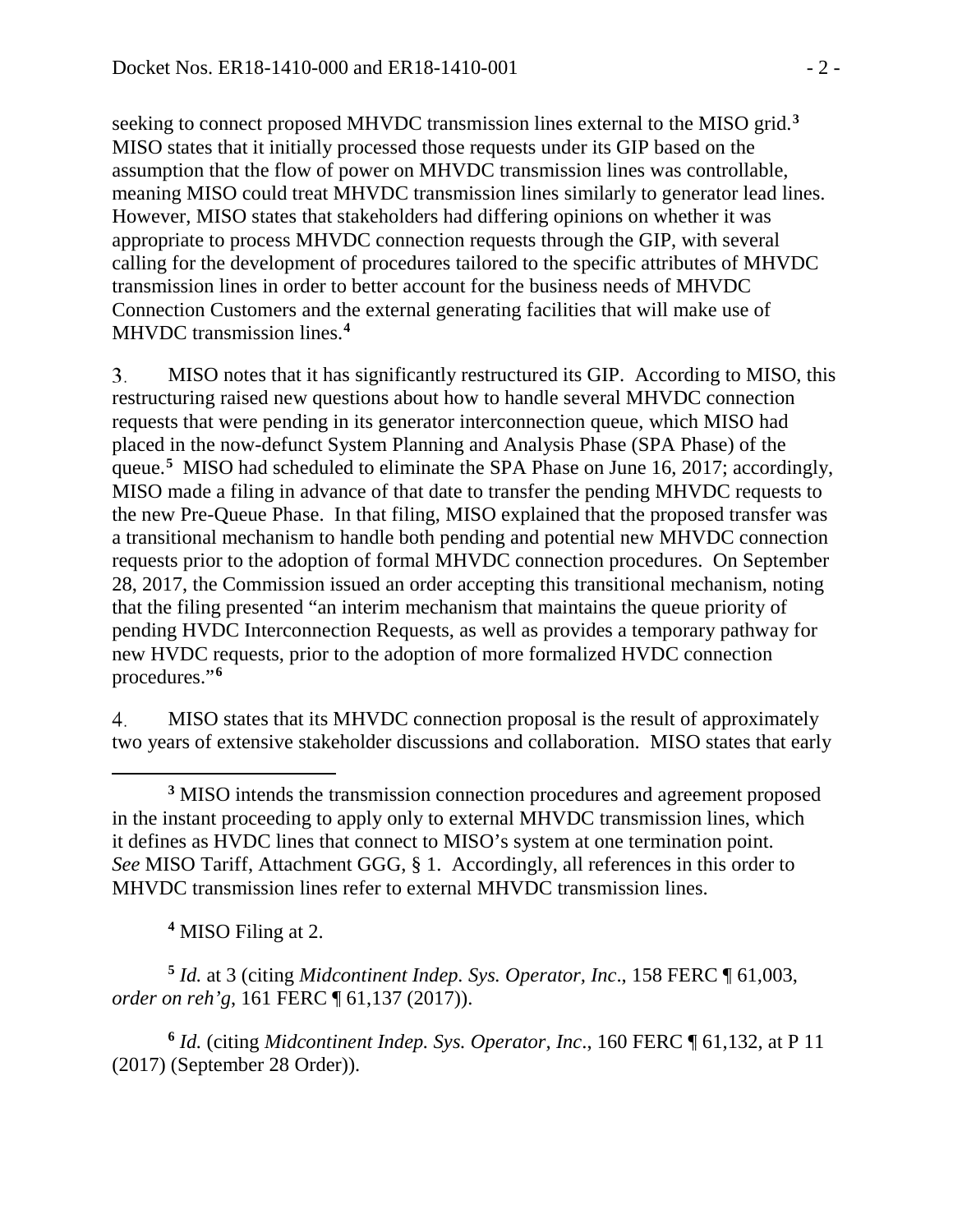and frequent stakeholder engagement has enabled it to develop the Tariff revisions submitted in the instant proceeding, which MISO asserts effectively balance stakeholder preferences and both leverage and complement MISO's existing interconnection processes.**[7](#page-2-0)**

## **II. Filing**

5. To establish a new, separate MHVDC connection process, MISO proposes to revise its GIP as well as add a new Attachment GGG to its Tariff to include a new set of MHVDC Connection Procedures, a *pro forma* MHVDC connection request form, and a *pro forma* Transmission Connection Agreement. The MHVDC Connection Customer may, at any time in the process, elect to take traditional transmission service**[8](#page-2-1)** to import electricity into MISO or obtain a new product called Injection Rights.

6. Under the Injection Rights option, the MHVDC Connection Customer may obtain a pre-certification of the MISO system's capability to receive energy and capacity up to the full MW capacity of the proposed MHVDC transmission line. Once acquired, the MHVDC Connection Customer may allocate Injection Rights to upstream, external generating facilities that interconnect to the MHVDC transmission line through the External Network Resource Interconnection Service (E-NRIS)**[9](#page-2-2)** conversion process. Finally, MISO proposes that, if an MHVDC Connection Customer chooses to instead use the MHVDC transmission line to withdraw energy from the MISO grid, all such transactions shall be subject to all applicable MISO rates and Tariff schedules.

7. MISO asserts that the proposed Tariff revisions are just and reasonable and that the Commission should accept its proposal for several reasons. First, MISO states that the proposed revisions fulfill its commitment to stakeholders by providing a set of Tariff procedures that, carefully crafted with their input, resolve their identified need for a

**<sup>7</sup>** *Id.* at 4.

<span id="page-2-0"></span> $\overline{a}$ 

<span id="page-2-1"></span>**<sup>8</sup>** "Traditional transmission service" refers to point-to-point transmission service over a transmission line in MISO's system. The transmission customer could also be designated as a network resource or take secondary network service.

<span id="page-2-2"></span>**<sup>9</sup>** Network Resource Interconnection Service (NRIS) allows an interconnection customer to interconnect its generating facility to the MISO transmission system or distribution system, as applicable, and integrate its generating facility with the transmission system. Additionally, MISO's Tariff states that "Network Resource Interconnection Service does not convey transmission service." MISO Tariff, Attachment  $X$ ,  $\S$  1. An E-NRIS customer is an interconnection customer with a project outside of the MISO footprint seeking NRIS interconnection service.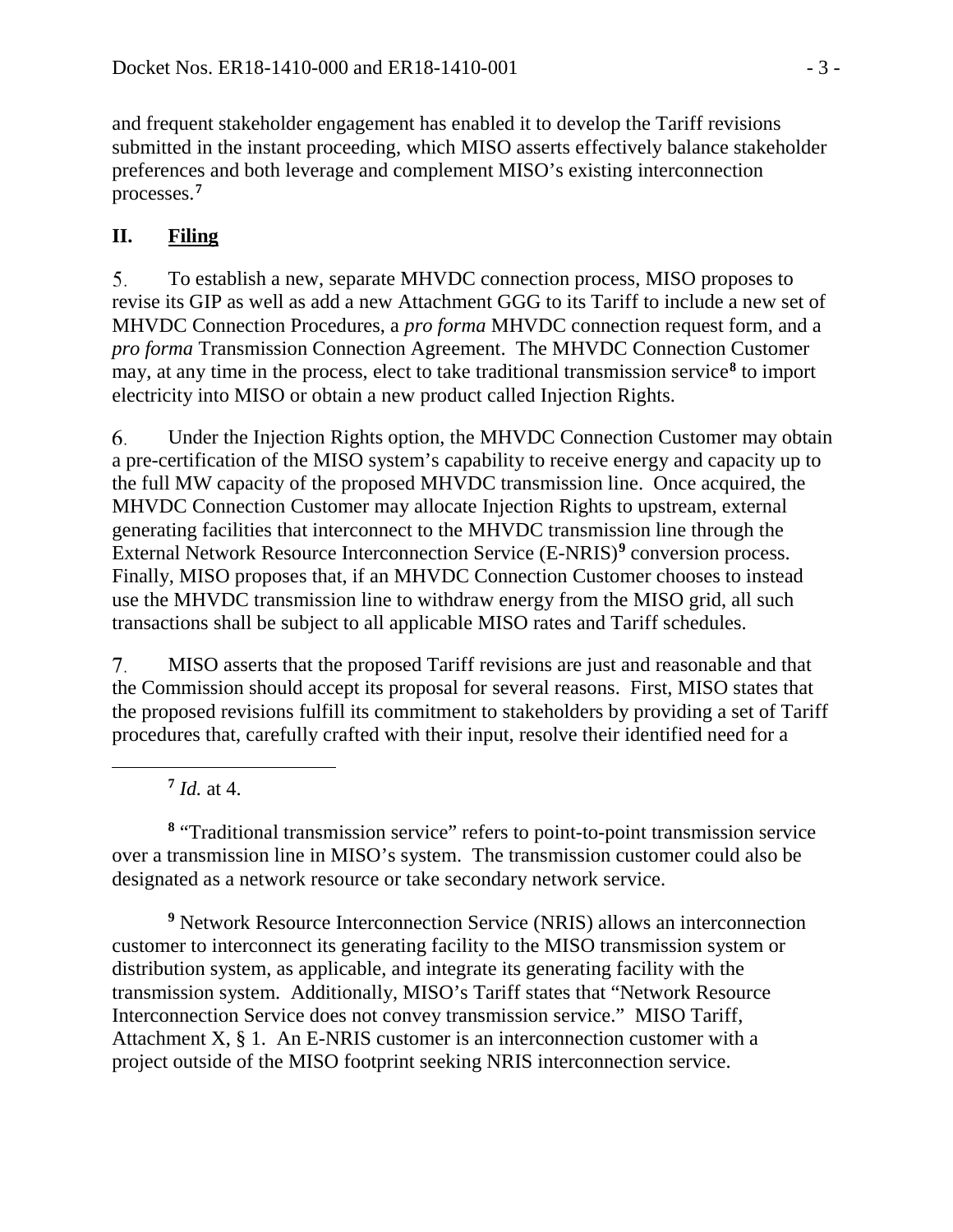separate MHVDC connection process. Second, MISO states that, as a set of standard procedures, the MHVDC connection process will benefit MHVDC developers and other affected parties because they will increase transparency and ensure that MISO will handle MHVDC connection requests uniformly, efficiently, and without undue discrimination. Third, MISO contends that the Injection Rights option will enhance opportunities for external generators that are connected to MHVDC transmission lines to participate in MISO's markets. Fourth, MISO asserts that Injection Rights help accommodate diverse MHVDC business models. Finally, MISO states that in the September 28 Order, the Commission noted that MISO had convened a stakeholder process to develop MHVDC Connection Procedures. **[10](#page-3-0)** According to MISO, the proposal in the instant proceeding fulfills that expectation.**[11](#page-3-1)** MISO requests that proposed Tariff revisions take effect as of July 19, 2018.

8. On July 12, 2018, Commission staff issued a deficiency letter that asked MISO to clarify aspects of its filing (Deficiency Letter). On August 13, 2018, MISO submitted a response with amendments to its proposed Tariff revisions (Deficiency Response).

## **III. Notice of Filing and Responsive Pleadings**

9. Notice of MISO's April 20 Filing was published in the *Federal Register*, 83 Fed. Reg. 18,547-01 (2018), with interventions and protests due on or before May 11, 2018. Timely motions to intervene were filed by: Ameren Services Company; Entergy Services, Inc.; NRG Power Marketing LLC and GenOn Energy Management, LLC; American Municipal Power, Inc.; and Pattern Transmission LP. SOO Green Renewable Rail, LLC (SOO Green) filed a timely motion to intervene and protest (Filing Protest). On May 30, 2018, MISO filed an answer to SOO Green's protest (MISO Answer). On June 4, 2018, SOO Green filed an answer to MISO's answer (SOO Green Answer).

10. Notice of MISO's Deficiency Response and August 13 Amendment was published in the *Federal Register*, 83 Fed. Reg. 42,285-02 (2018), with interventions and protests due on or before September 4, 2018. The Missouri Joint Municipal Electric Utility Commission filed a timely motion to intervene. On September 5, 2018, SOO Green filed a protest to MISO's Deficiency Response (Deficiency Response Protest). On September 24, 2018, MISO filed an answer to SOO Green's Deficiency Response Protest (MISO Answer to Deficiency Response Protest).

<span id="page-3-0"></span>**<sup>10</sup>** *See* September 28 Order, 160 FERC ¶ 61,132 at P 12.

<span id="page-3-1"></span>**<sup>11</sup>** MISO Filing at 10-11.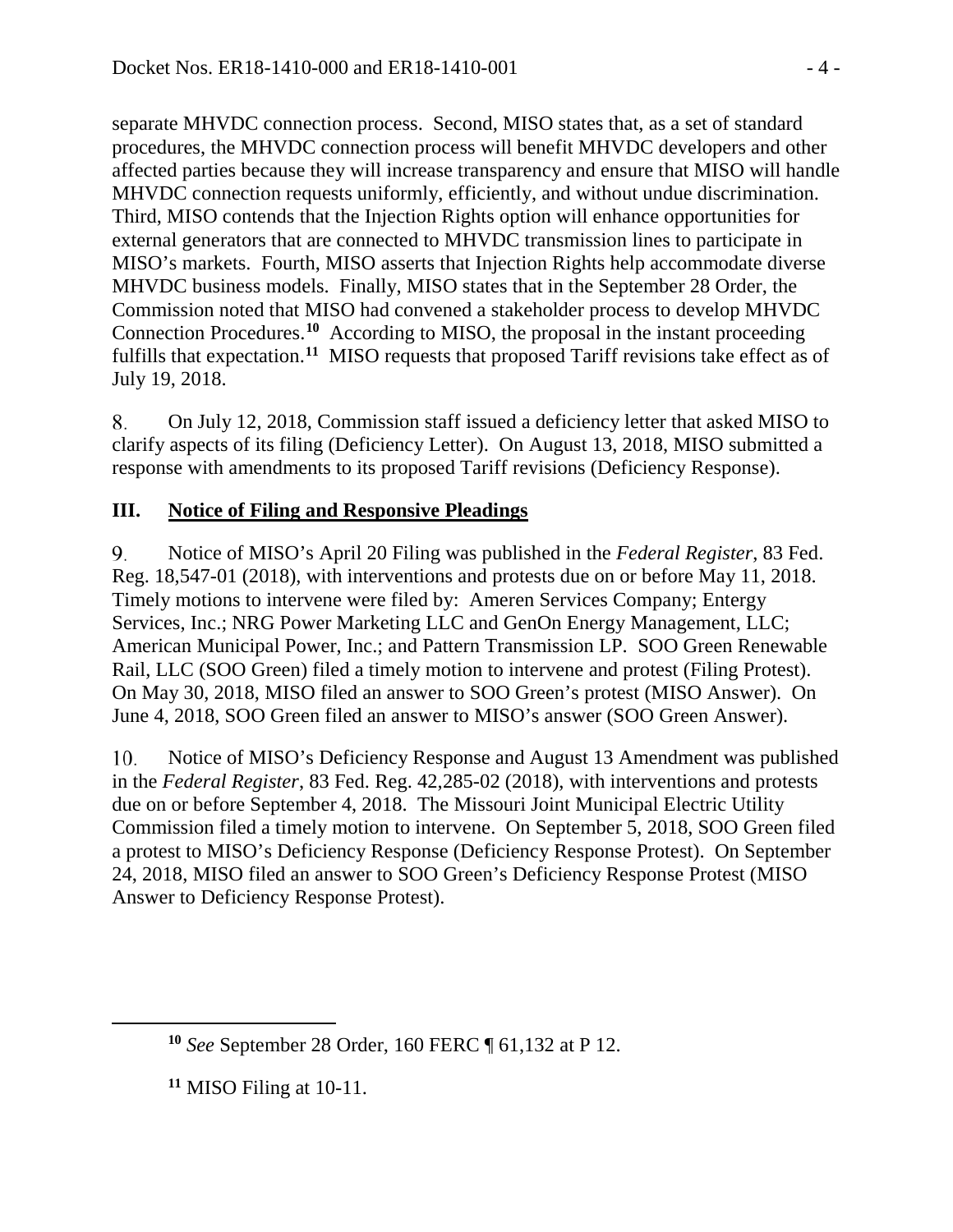## **IV. Discussion**

## **A. Procedural Matters**

Pursuant to Rule 214 of the Commission's Rules of Practice and Procedure, 11. 18 C.F.R. § 385.214 (2018), the timely, unopposed motions to intervene serve to make the entities that filed them parties to this proceeding.

12. Rule 213(a)(2) of the Commission's Rules of Practice and Procedure, 18 C.F.R. § 385.213(a)(2) (2018), prohibits an answer to a protest or answer unless otherwise ordered by the decisional authority. We accept the answers filed by MISO and SOO Green because they have provided information that assisted us in our decision-making process.

# **B. Substantive Matters**

13. As discussed more fully below, we find that MISO's proposal to revise its Tariff to include MHVDC Connection Procedures, a *pro forma* MHVDC connection request form, a *pro forma* Transmission Connection Agreement – which, together, establish the MHVDC connection process and the Injection Rights construct – is just, reasonable, and not unduly discriminatory or preferential. Thus, we accept the Tariff revisions, to be effective July 19, 2018, as requested.

## **1. Comparability to the Generator Interconnection Agreement (GIA) and GIP**

## **a. Deficiency Letter**

14. In the Deficiency Letter, Commission staff requested information to aid the Commission in evaluating MISO's proposed Tariff revisions. Among other things, Commission staff requested that MISO explain why it was appropriate to base certain provisions in its proposed MHVDC Connection Procedures and Transmission Connection Agreement on provisions in its existing GIP and GIA. Further, Commission staff asked that, to the extent that MISO had *not* based certain provisions in its proposed MHVDC Connection Procedures and Transmission Connection Agreement on its existing GIP and GIA, MISO should provide detailed explanations of how its MHVDC connection process deviates from the GIP and GIA and its reasoning for why such deviations were appropriate and reasonable. Further, Commission staff asked MISO to clarify if it intended to update the Transmission Connection Agreement consistent with updates to the GIA, and if not, to explain any deviations given that MISO acknowledged that it intended the Transmission Connection Agreement to follow the GIA.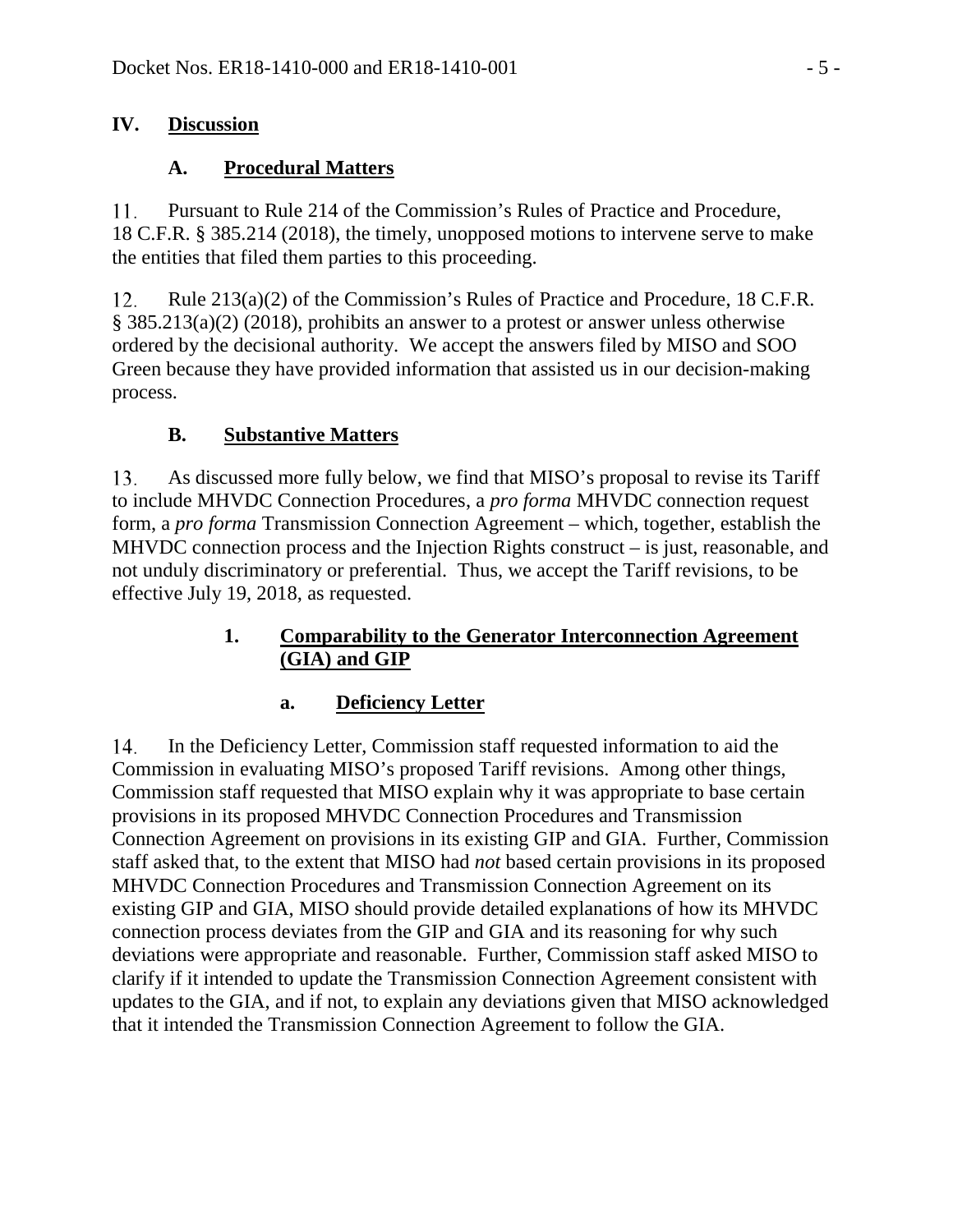#### **b. Deficiency Response**

15. In its Deficiency Response, MISO states that unlike the GIA, where there is a Commission *pro forma* agreement, the Commission has not adopted any *pro forma* transmission connection procedures or agreements. MISO also notes that it currently files transmission connection agreements involving its transmission-owning members on an *ad hoc* basis. MISO states that these agreements do not utilize any standard or *pro forma* terms and vary on a case-by-case basis.**[12](#page-5-0)** MISO states that other Regional Transmission Organizations (RTO) have adopted various transmission connection procedures and *pro forma* agreements for their customers, which MISO notes it reviewed when creating its proposal. MISO states that other RTOs' transmission connection procedures were often developed based on the RTOs' generator interconnection procedures and/or agreements. MISO also states that the Commission accepted these different models and found them to be just and reasonable and noted that it was reasonable to take into account the RTOs' generator interconnection procedures when developing transmission connection procedures, except where the differences between generation and transmission facilities dictate otherwise.**[13](#page-5-1)**

16. MISO states that, informed by this precedent, it used its GIP as a starting point to develop the proposed revisions. However, MISO notes that MHVDC transmission lines are not generators and, therefore, procedures for connecting MHVDC facilities cannot be identical to generator interconnection procedures, particularly given that the MHVDC Connection Procedures will apply only to external facilities. MISO states that the technical differences between MHVDC transmission lines and generating facilities, and the limited number of MHVDC connection requests that MISO expects to receive, make copying the GIP in all respects unnecessary and impractical.**[14](#page-5-2)**

**<sup>12</sup>** Deficiency Response at 2-3.

<span id="page-5-1"></span><span id="page-5-0"></span>**<sup>13</sup>** *Id.* at 3 (citing *ISO New England, Inc.*, 151 FERC ¶ 61,024 (2015) (accepting interconnection procedures and a *pro forma* agreement for, among other things, merchant transmission facilities that were based on Commission-approved large generator interconnection procedures and a *pro forma* large generator interconnection agreement) (*ISO-NE*); *PJM Interconnection, L.L.C.*, 102 FERC ¶ 61,277, at P 13 (2003) (accepting merchant transmission interconnection procedures that apply "the same study procedures and, except where physical differences between transmission and generation facilities dictate otherwise, the same standard terms and conditions of interconnection and related construction agreements that apply" to generator interconnections) (*PJM*)).

<span id="page-5-2"></span>**<sup>14</sup>** *Id.*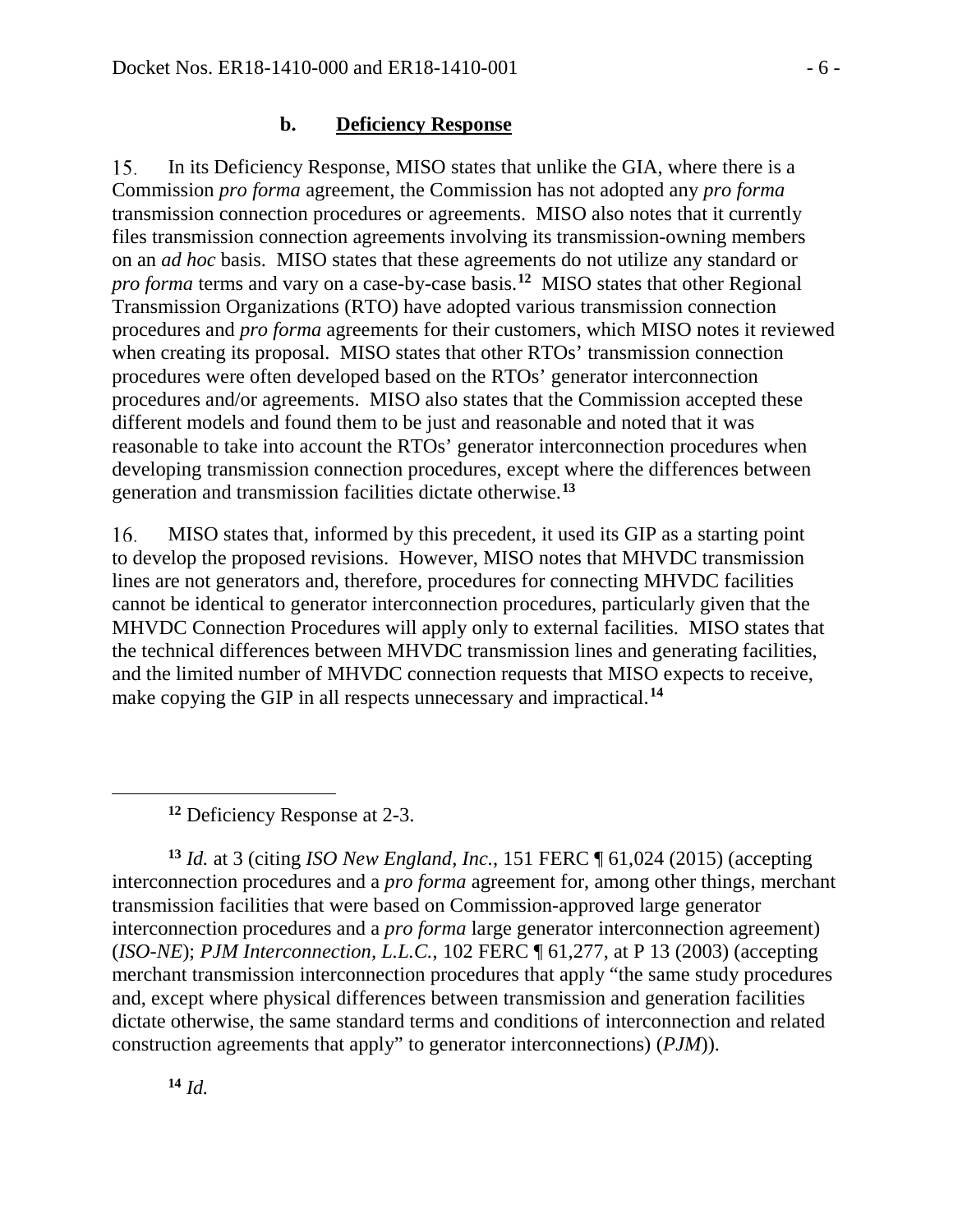17. MISO notes that the proposed revisions also include a unique product that has no counterpart in the GIP: Injection Rights. MISO states that although requests for Injection Rights will be processed under the GIP, the construct requires certain, additional provisions that have no parallel in the GIP or other RTOs' procedures. MISO states that because of differences in the nature of the facilities (i.e., generation vs. transmission), the fact that MHVDC transmission lines are external facilities, and the unique design of the Injection Rights product, MISO and its stakeholders developed a specific set of procedures, including the Transmission Connection Agreement, that adopts some elements from MISO's GIP and GIA while containing many *sui generis* or unique requirements and provisions. MISO argues that the Commission should evaluate the proposed revisions on their merits under the just and reasonable standard of section 205 of the FPA, because there are no *pro forma* transmission connection procedures in the Commission's regulations, and the *pro forma* GIP does not apply to transmission facilities. Thus, MISO states that it should not be required to justify the proposed revisions under any explicit or implicit "consistent with or superior to" standard applicable to deviations from *pro forma* agreements.

18. Finally, MISO states that it will assess any future changes to GIA provisions on an individual basis to determine whether corresponding changes to the Transmission Connection Agreement are warranted. If so, MISO affirms that it will propose appropriate revisions pursuant to section 205 of the FPA. However, MISO believes that a rigid rule mandating in advance that parallel revisions be made to substantially identical provisions in the Transmission Connection Agreement and the GIA is not justified.**[15](#page-6-0)**

## **c. Deficiency Response Protest**

19. SOO Green asserts that although MISO's proposed MHVDC Connection Procedures and *pro forma* Transmission Connection Agreement are modeled after MISO's GIP and GIA, respectively, MISO's revisions to the GIP should be reviewed under the Commission's "consistent with or superior to" standard. SOO Green also requests that the Commission require MISO to establish that its proposed MHVDC Connection Procedures and *pro forma* Transmission Connection Agreement are just and reasonable and not unduly discriminatory or preferential.**[16](#page-6-1)** SOO Green further states that no MHVDC project has executed a Transmission Connection Agreement with MISO and that MISO's proposed Transmission Connection Agreement should be treated as a "guideline," instead of a *pro forma* agreement, to allow the parties more freedom to negotiate terms based on their circumstances. SOO Green also notes that MISO will be

<span id="page-6-0"></span>**<sup>15</sup>** *Id.* at 5-6.

<span id="page-6-1"></span>**<sup>16</sup>** Deficiency Response Protest at 2-3.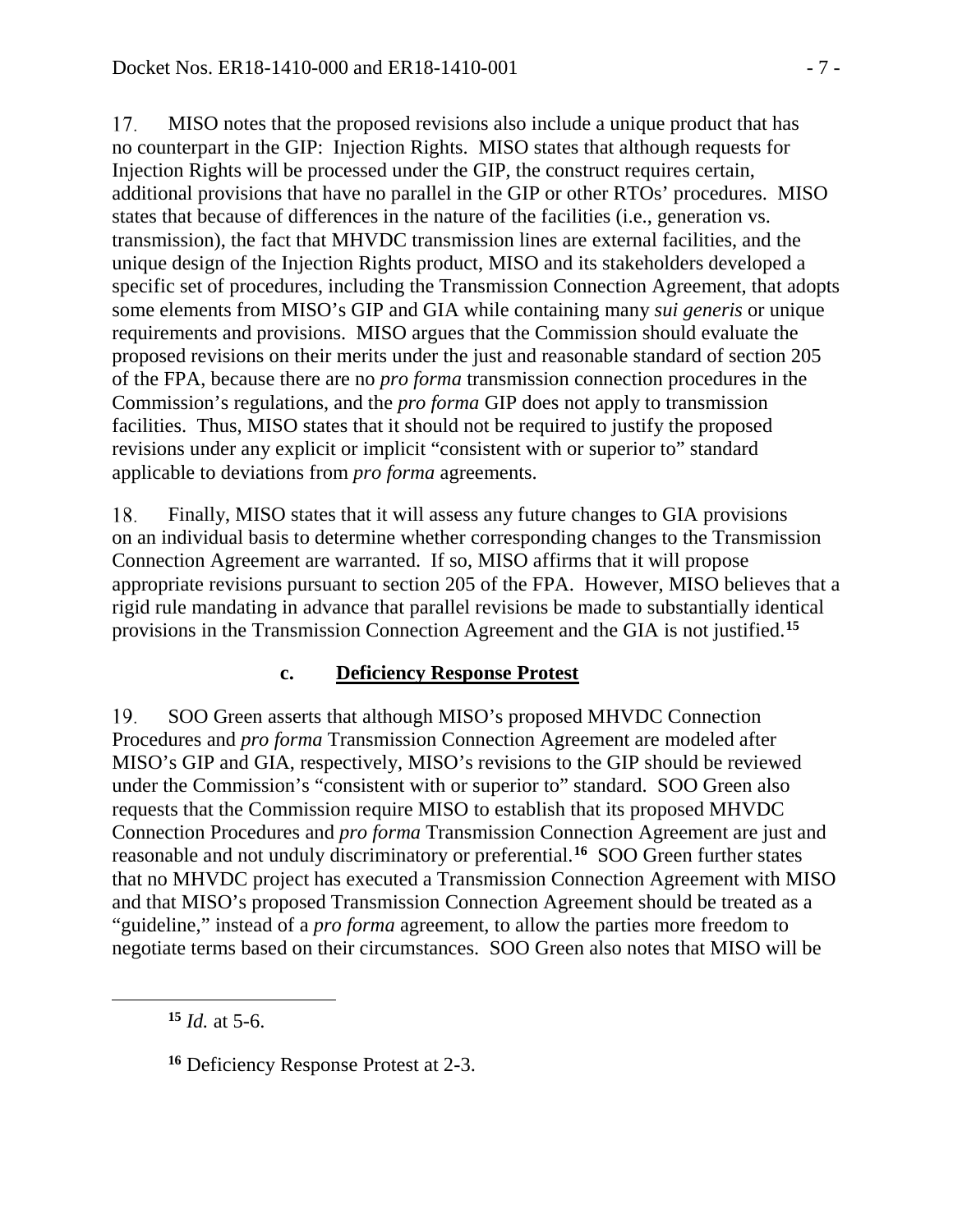in a better position to propose a *pro forma* Transmission Connection Agreement after it has first executed a Transmission Connection Agreement with an MHVDC project.**[17](#page-7-0)**

## **d. Commission Determination**

20. We find that it was reasonable for MISO, in crafting its proposed MHVDC Connection Procedures and Transmission Connection Agreement, to review its GIP and GIA as well as other RTOs' transmission connection procedures, and adopt various elements for its MHVDC Connection Procedures and Transmission Connection Agreement. We also agree with MISO that the inherent differences between transmission and generation, the nature of external MHVDC projects, and the design of the Injection Rights construct make it impractical to require that the MHVDC Connection Procedures and Transmission Connection Agreement mirror the GIP and GIA, respectively, and that these inherent differences may justify certain deviations. **[18](#page-7-1)** We therefore disagree with SOO Green that this proposal should be evaluated as "consistent with or superior to" MISO's GIP. Our approach in evaluating MISO's MHVDC Connection Procedures and Transmission Connection Agreement is consistent with the approach the Commission took when it considered the transmission connection processes accepted in the *ISO-NE*  and *PJM* cases discussed above.**[19](#page-7-2)**

21. Additionally, we find it appropriate for MISO, as it states in its Deficiency Response, to assess any future changes to GIA provisions on an individual basis to determine whether corresponding changes to the Transmission Connection Agreement are warranted and, if so, to propose appropriate revisions pursuant to section 205 of the FPA.

# **2. General MHVDC Connection Procedures**

# **a. Filing**

22. MISO states that the proposed MHVDC Connection Procedures are set forth in a new Attachment GGG to the Tariff. MISO states that in designing the MHVDC Connection Procedures, it generally followed the template set forth in the existing GIP, with necessary adjustments. MISO states that the proposed MHVDC Connection Procedures apply to: (i) the connection of a new MHVDC transmission line at a new point of connection, (ii) additional capacity requested for an existing MHVDC transmission line at an existing point of connection, or (iii) a substantive modification to

**<sup>17</sup>** *Id.* at 27-28.

<span id="page-7-2"></span><span id="page-7-1"></span><span id="page-7-0"></span> $\overline{a}$ 

**<sup>18</sup>** *See* Deficiency Response at 4.

**<sup>19</sup>** *See supra* n.13.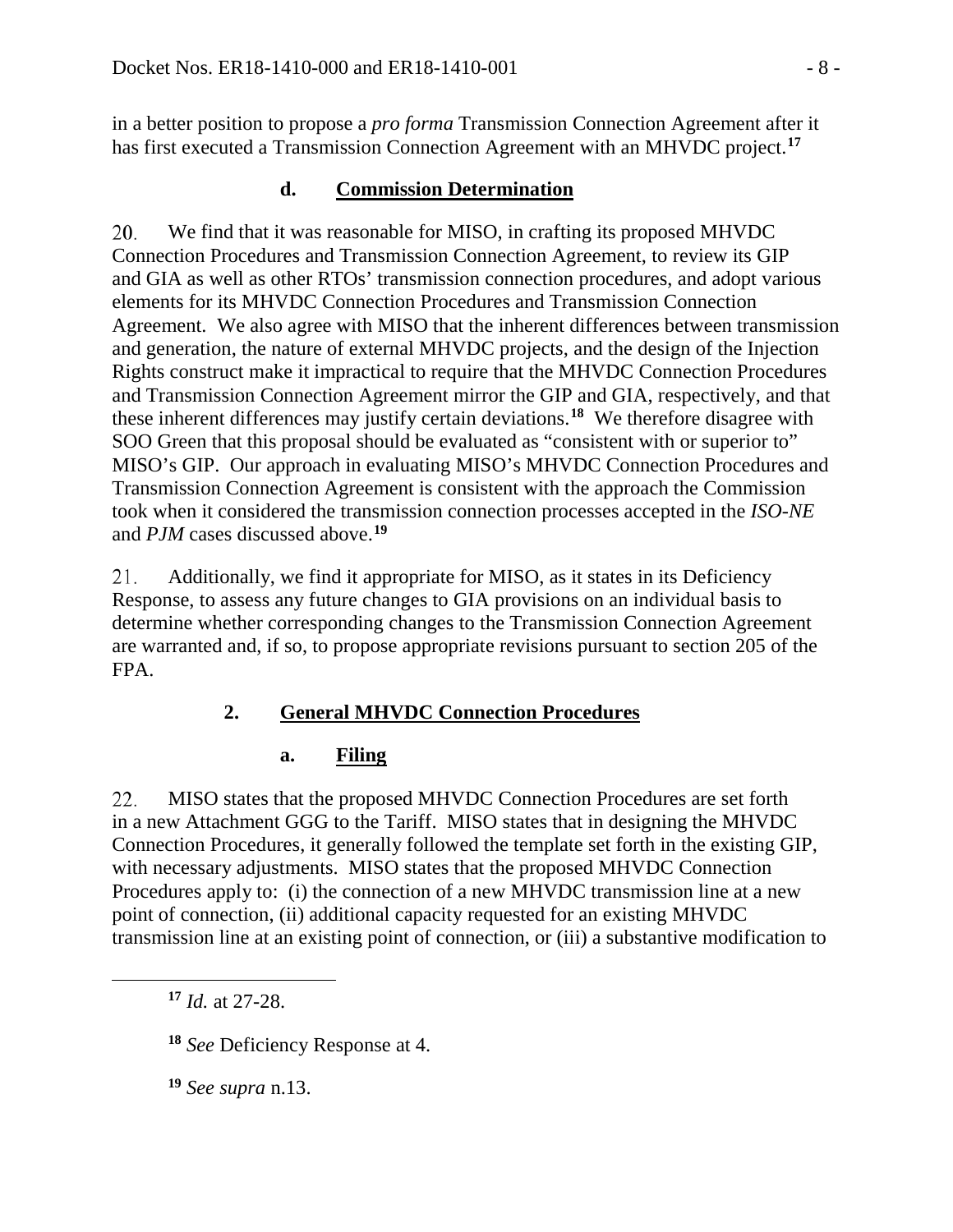the operating characteristics on an existing MHVDC transmission line. MISO notes that the MHVDC Connection Procedures apply only to merchant facilities and will not apply to transmission facilities that are included in the rate base of any public utility and on which a regulated return is earned. Further, MISO explains that because the MHVDC Connection Procedures are designed for external facilities, they will not apply to any new or existing transmission facilities included in the MISO transmission system or any interconnection facilities that are included in a GIA. Finally, MISO states that any existing HVDC lines or facilities within MISO or any HVDC generator lead lines that qualify as interconnection facilities under the GIP will not be subject to the proposed MHVDC Connection Procedures.**[20](#page-8-0)**

23. MISO states that the product the MHVDC Connection Customer obtains under the MHVDC Connection Procedures is MHVDC transmission connection service.**[21](#page-8-1)** MISO explains that this product allows the MHVDC Connection Customer to physically connect its MHVDC transmission line with the MISO transmission system. MISO states that the MHVDC transmission line will be an external facility over which MISO will not have functional control. MISO notes that once the proposed MHVDC transmission line is constructed and placed in service, it will be operated by the MHVDC Connection Customer under its own Commission-approved open access transmission tariff or a reciprocal non-jurisdictional tariff. MISO states that, to the extent the MHVDC Connection Customer wants to transfer any of its facilities to MISO's functional control, it must become a MISO Transmission Owner and follow the procedures set forth in the MISO Transmission Owners Agreement, subject to its terms and conditions.**[22](#page-8-2)**

24. To initiate the process of MHVDC connection, the customer submits an MHVDC transmission connection request and a study deposit in the amount of \$100,000 to MISO. **[23](#page-8-3)** Shortly thereafter, MISO arranges the scoping meeting between MISO, the MHVDC Connection Customer, and the MISO Transmission Owner to which the MHVDC Connection Customer will connect (host Transmission Owner). **[24](#page-8-4)** MISO then conducts a study to determine the required connection facilities and any network or Necessary Upgrades to allow for connection of the MHVDC transmission line. **[25](#page-8-5)** The

<span id="page-8-2"></span><span id="page-8-1"></span><span id="page-8-0"></span> $\overline{a}$ 

**<sup>22</sup>** MISO Filing at 6.

<span id="page-8-3"></span>**<sup>23</sup>** MISO Tariff, Attachment GGG, § 3.3.1.

<span id="page-8-4"></span>**<sup>24</sup>** *Id.* § 3.3.5.

<span id="page-8-5"></span>**<sup>25</sup>** *Id.* § 5.

**<sup>20</sup>** MISO Filing at 5.

**<sup>21</sup>** *See* MISO Tariff, Attachment GGG, § 3.2.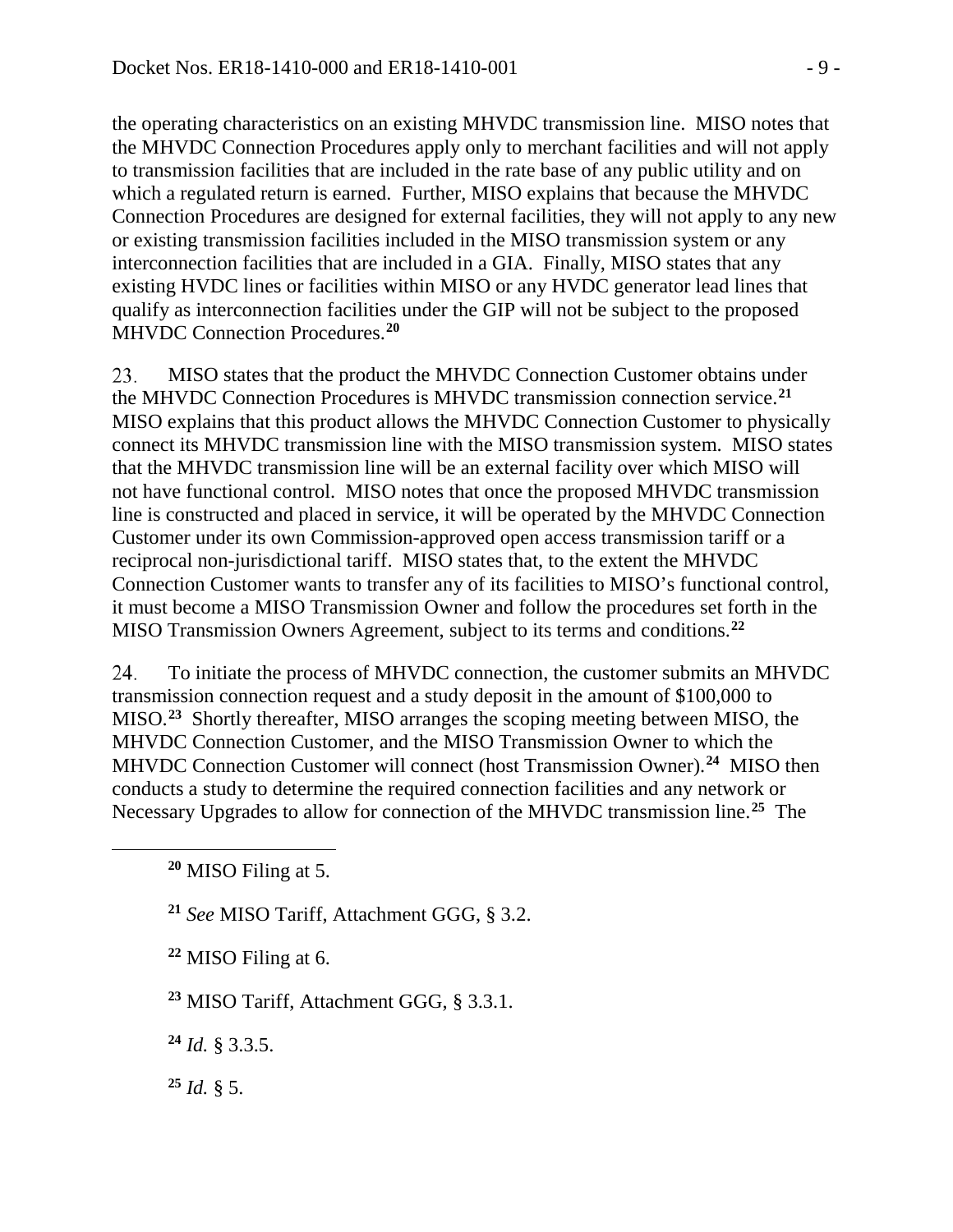MHVDC Connection Customer is responsible for the costs of all upgrades to allow it to inject the full output of its MHVDC transmission line onto the MISO system.

25. MISO states that once it completes its evaluation of the impact of an MHVDC transmission line's request for transmission connection service on the MISO system, the MHVDC Connection Customer, the host Transmission Owner, and MISO will negotiate and execute a Transmission Connection Agreement, substantially in the form as set forth in Appendix 2 to Attachment GGG. MISO states that the Transmission Connection Agreement establishes the parties' responsibilities with respect to construction of connection facilities, study and construction of various upgrades, operations and maintenance responsibilities, requirements applicable to emergencies, various equipment requirements and specifications, and necessary legal provisions. MISO states that the procedures for tender, negotiation, execution, and filing of the Transmission Connection Agreement are consistent with those applicable to GIAs in the GIP.

## **b. Commission Determination**

26. We find MISO's proposed MHVDC Connection Procedures, which allow MHVDC Connection Customers to connect to MISO's transmission system and are contained in new Attachment GGG in the Tariff, are just and reasonable and not unduly discriminatory or preferential. We agree with MISO that the proposed revisions meet the need for a separate MHVDC connection process that MISO and its stakeholders identified. Below, we discuss in more detail specific aspects of the MHVDC Connection Procedures and the Transmission Connection Agreement.

We find the proposed Transmission Connection Agreement, contained in 27. Appendix 2 of new Attachment GGG, to be a just and reasonable way to set forth the parties' responsibilities. Certain details related to the Transmission Connection Agreement are discussed further below. We further find just and reasonable the process through which the MHVDC Connection Customer moves through the MHVDC Connection Procedures culminating in receipt and execution of a Transmission Connection Agreement. We note that this process is generally similar to the generator interconnection study process under the GIP, which proceeds through studies to the execution of a GIA.

We note that once the MHVDC Connection Customer connects to MISO, the 28. MHVDC Transmission Connection Procedures require, among other things, that the MHVDC Connection Customer provide transmission service "subject to a [Commission] approved open access transmission tariff or reciprocity tariff."**[26](#page-9-0)** Alternatively, if the

<span id="page-9-0"></span>**<sup>26</sup>** *See* MISO Tariff, Attachment GGG, § 5.3.5.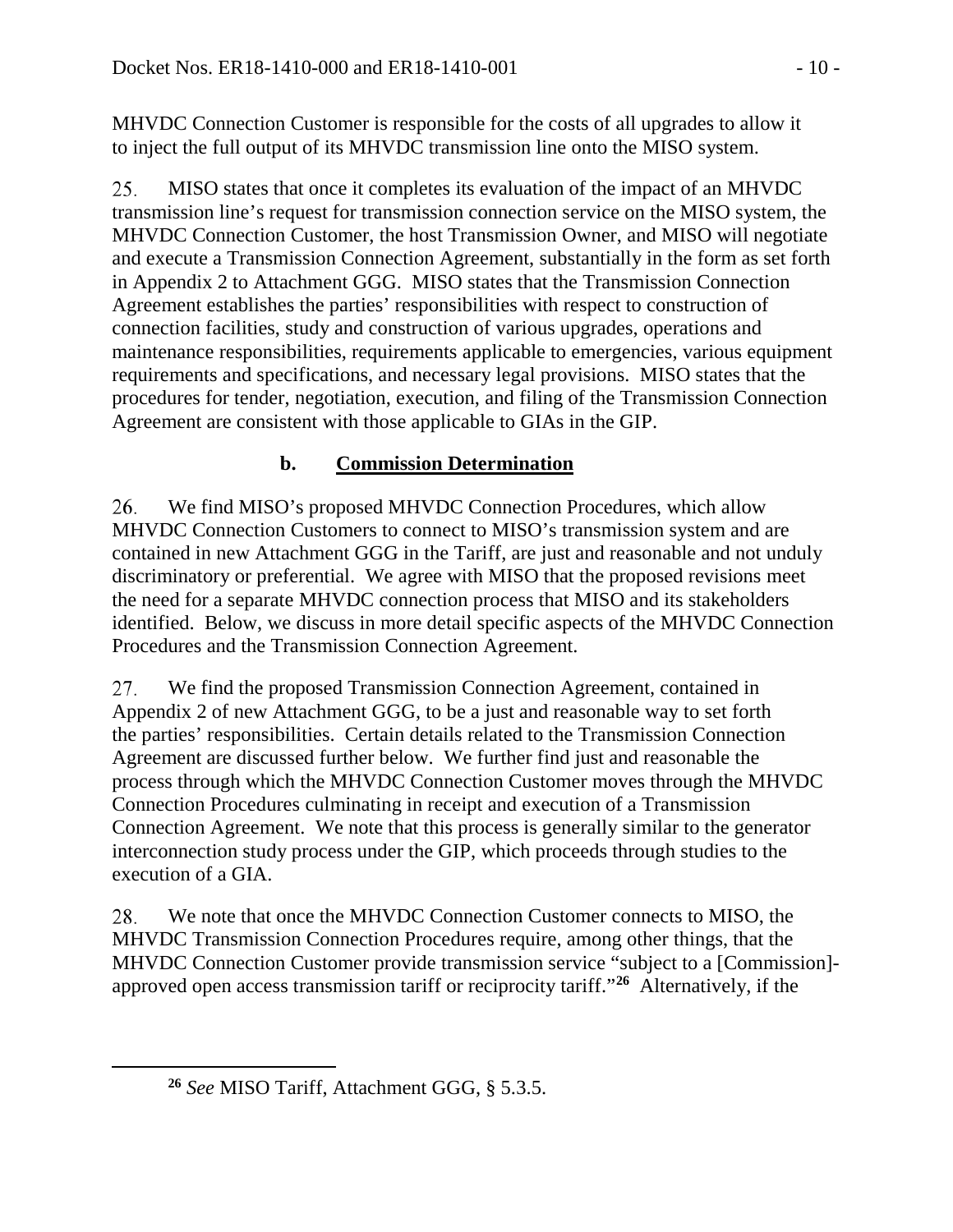MHVDC Connection Customer chooses to transfer any of its facilities to MISO's functional control, it would become a MISO Transmission Owner under MISO's Tariff.

### **3. Injection Rights**

#### **a. Filing**

29. MISO's proposed revisions include an Injection Rights construct. MISO explains that Injection Rights do not provide any interconnection service or transmission service but instead serve as a pre-certification of the MISO transmission system's capability to receive energy from the MHVDC transmission line at the requested point of connection, and in the specified MW quantity, without degrading the reliability of the transmission system. **[27](#page-10-0)** MISO states that the MHVDC Connection Customer can seek Injection Rights, which MISO then converts to E-NRIS for use by the generation customers of the MHVDC transmission line, in order to facilitate delivery of power into MISO. MISO states that, if an MHVDC Connection Customer elects to connect to MISO without Injection Rights, then MISO will conduct the necessary studies to determine the required connection facilities and upgrades needed to enable a reliable physical connection between the proposed MHVDC transmission line and the MISO transmission system. MISO explains that, by itself, this physical connection does not grant any rights to inject energy into the MISO transmission system, either for the MHVDC Connection Customer or any third party, and that the MHVDC Connection Customer or other eligible customers would need to procure transmission service on the MISO transmission system to engage in any injection or withdrawal transactions between the MISO transmission system and the MHVDC transmission line. **[28](#page-10-1)**

30. MISO states that once it receives a request for Injection Rights, that request is placed in the generator interconnection queue and is processed in accordance with the GIP to determine required network upgrades. MISO states that because Injection Rights essentially represent an aggregate injection evaluation for upstream generating facilities up to the total available capability of the MHVDC transmission line, this evaluation is performed in accordance with the procedures set forth in the GIP. If the MHVDC Connection Customer obtains Injection Rights, MISO notes that those rights will be documented in an appendix to the Transmission Connection Agreement. **[29](#page-10-2)**

**<sup>28</sup>** *Id.* at 6-7.

<span id="page-10-2"></span><span id="page-10-1"></span><span id="page-10-0"></span> $\overline{a}$ 

**<sup>29</sup>** *Id.* at 7-8.

**<sup>27</sup>** MISO Filing at 7.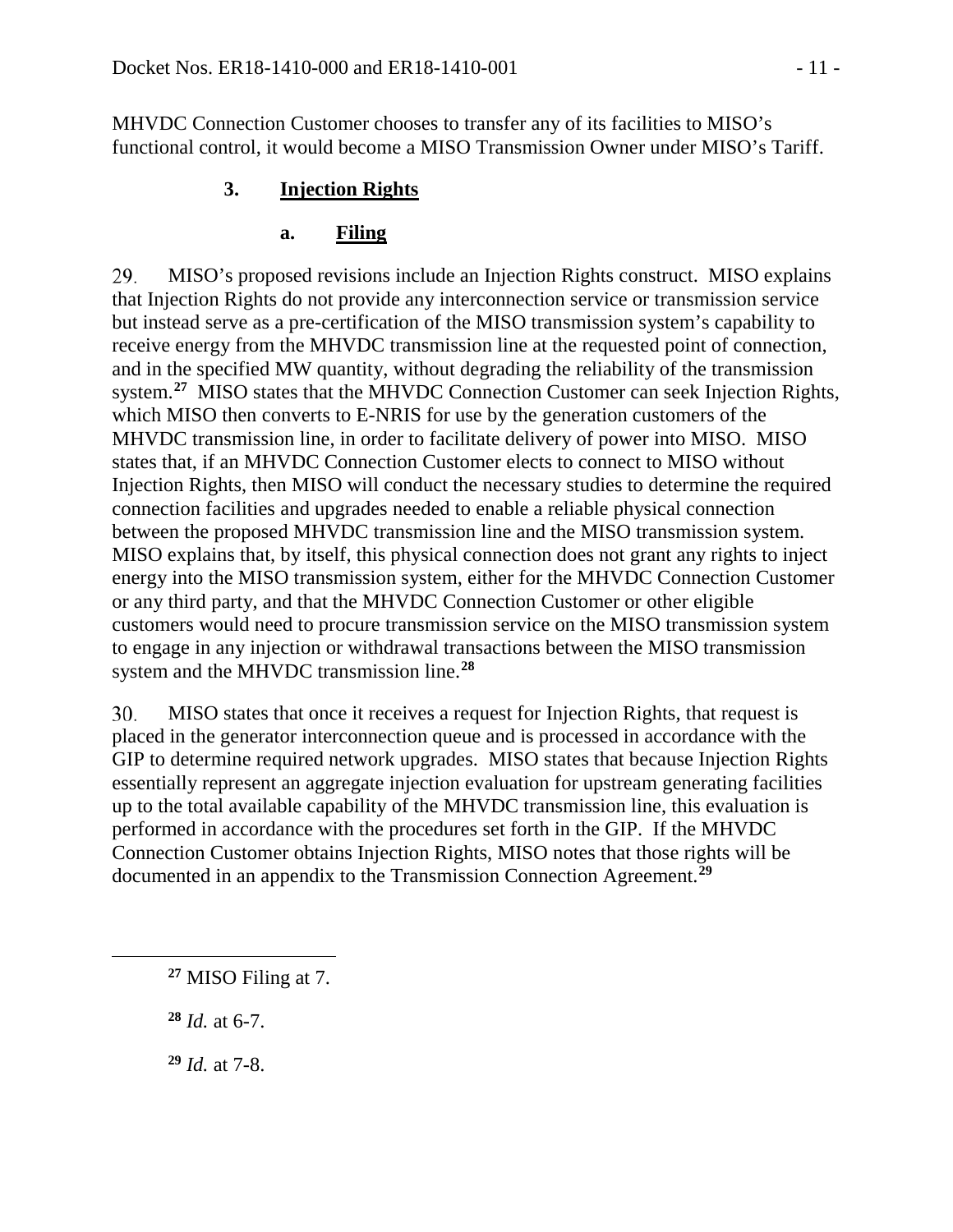31. Once acquired, the MHVDC Connection Customer can allocate the Injection Rights, without any additional studies, to upstream generating facilities that have obtained service on the MHVDC transmission line through the E-NRIS conversion process.**[30](#page-11-0)** Under the E-NRIS conversion process, MISO will require the external generator interconnected to the MHVDC transmission line who seeks to convert Injection Rights to E-NRIS to provide the following information: (1) a request for E-NRIS pursuant to Appendix 1 of the GIP, to include the requested MW amount to be converted and transferred; (2) documentation of the agreement between the external generator and the MHVDC Connection Customer authorizing the conversion and transfer of the requested Injection Rights; and (3) documentation that the external generator has longterm firm transmission service from its facility to the point of connection with MISO, to include any transmission service agreements over the MHVDC transmission line. MISO also states that the MHVDC Connection Customer is required to provide it with the customer's procedures for allocating Injection Rights to the upstream generating facilities that have obtained service on the MHVDC transmission line. MISO states that these procedures must be non-discriminatory and consistent with the Commission's approval of the MHVDC Connection Customer's right to charge negotiated (marketbased) rates for service on the applicable MHVDC transmission line. Upon receipt of the required information, MISO will convert the requested amount of the MHVDC Connection Customer's Injection Rights to E-NRIS and grant that E-NRIS to the applicable upstream generating facility that has obtained service on the MHVDC transmission line; MISO requires such an entity to execute a service agreement for E-NRIS, as set forth in Appendix 13 of the GIP. MISO explains that the conversion is performed without any additional studies, and it will require no further deposits, milestones, or other payments as part of the conversion process, to the extent the MHVDC Connection Customer has already made those payments as part of its Injection Rights studies.**[31](#page-11-1)**

32. Finally, MISO states that any amount of a MHVDC Connection Customer's Injection Rights that is not converted into E-NRIS within three years of the commercial operation date of the MHVDC transmission line, as set forth in the Transmission Connection Agreement, will terminate.**[32](#page-11-2)** Further, MISO states that if an E-NRIS customer with service converted from Injection Rights terminates its own operation within three years of the commercial operation date of the MHVDC transmission line set forth in the Transmission Connection Agreement, that service will revert to the MHVDC Connection Customer as Injection Rights; if an E-NRIS customer terminates its own

<span id="page-11-0"></span>**<sup>30</sup>** *Id.* at 7.

- <span id="page-11-1"></span>**<sup>31</sup>** *Id.* at 8-9.
- <span id="page-11-2"></span>**<sup>32</sup>** *Id.* at 9.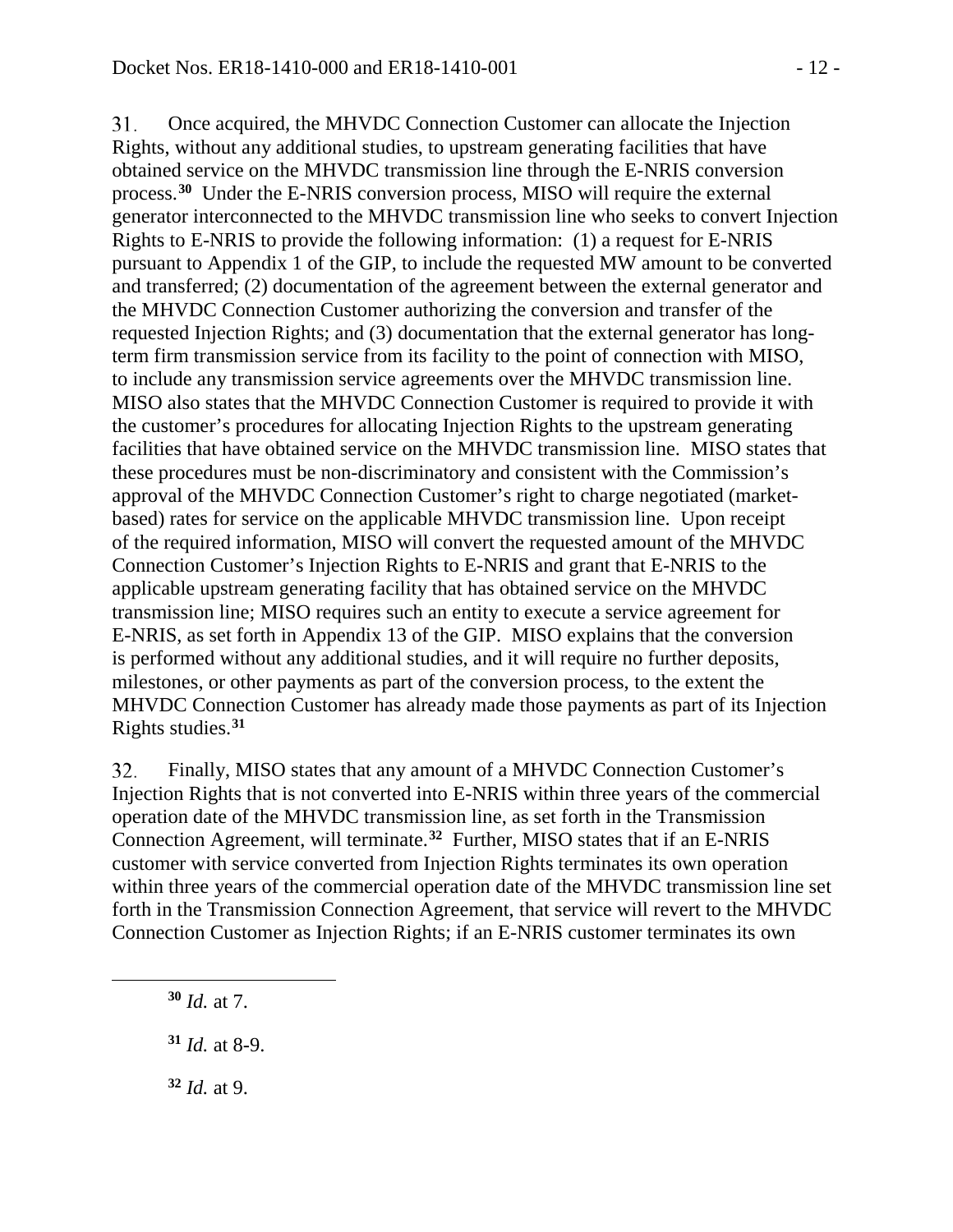operation after that date, there will be no reversion. MISO asserts that these provisions strike an appropriate balance between competing interests of the various parties involved in the MHVDC connection process and provides MHVDC Connection Customers with the ability to make different decisions based on their particular business models.

### **b. Filing Protest**

33. SOO Green states that MISO should clarify that Injection Rights studies may be limited to the MHVDC transmission line's portion of transmission capacity seeking Injection Rights, as opposed to the MHVDC transmission line's full capacity, because requiring Injection Rights studies to be conducted at a project's full capacity would needlessly increase costs and may be economically infeasible.**[33](#page-12-0)** SOO Green argues that MISO's proposal limits Injection Rights to external generators without explanation, a limitation that SOO Green argues is anticompetitive and unduly discriminatory and would inhibit trade between MISO and other RTOs.**[34](#page-12-1)** In addition, SOO Green claims that allowing external generators to only convert Injection Rights to E-NRIS, without an option to convert those Injection Rights to Energy Resource Interconnection Service (ERIS), **[35](#page-12-2)** is unduly preferential to on-system generators. Furthermore, SOO Green contends that Injection Rights for operational MHVDC transmission lines should not be subject to termination unless the MHVDC Connection Customer is fully compensated for its upgrade costs.**[36](#page-12-3)**

## **c. MISO Answer**

34. MISO contends that SOO Green's arguments regarding Injection Rights are misplaced. With respect to clarifying that Injection Rights studies may be limited to the MHVDC transmission line's portion of transmission capacity seeking Injection Rights, MISO asserts that the Injection Rights option provides the MHVDC Connection Customer with "an evaluation of the MISO Transmission System's capability to accept specified amounts of aggregate energy and capacity, *up to* the total available capability of

**<sup>34</sup>** *Id*. at 11.

<span id="page-12-0"></span> $\overline{a}$ 

<span id="page-12-2"></span><span id="page-12-1"></span>**<sup>35</sup>** ERIS allows an interconnection customer to connect its generating facility to the MISO transmission system or distribution system, as applicable, and to be eligible to deliver the generating facility's electric output using the existing firm or non-firm capacity of the transmission system on an as-available basis. MISO Tariff, Attachment X, § 1.

<span id="page-12-3"></span>**<sup>36</sup>** Filing Protest at 10-11.

**<sup>33</sup>** Filing Protest at 10.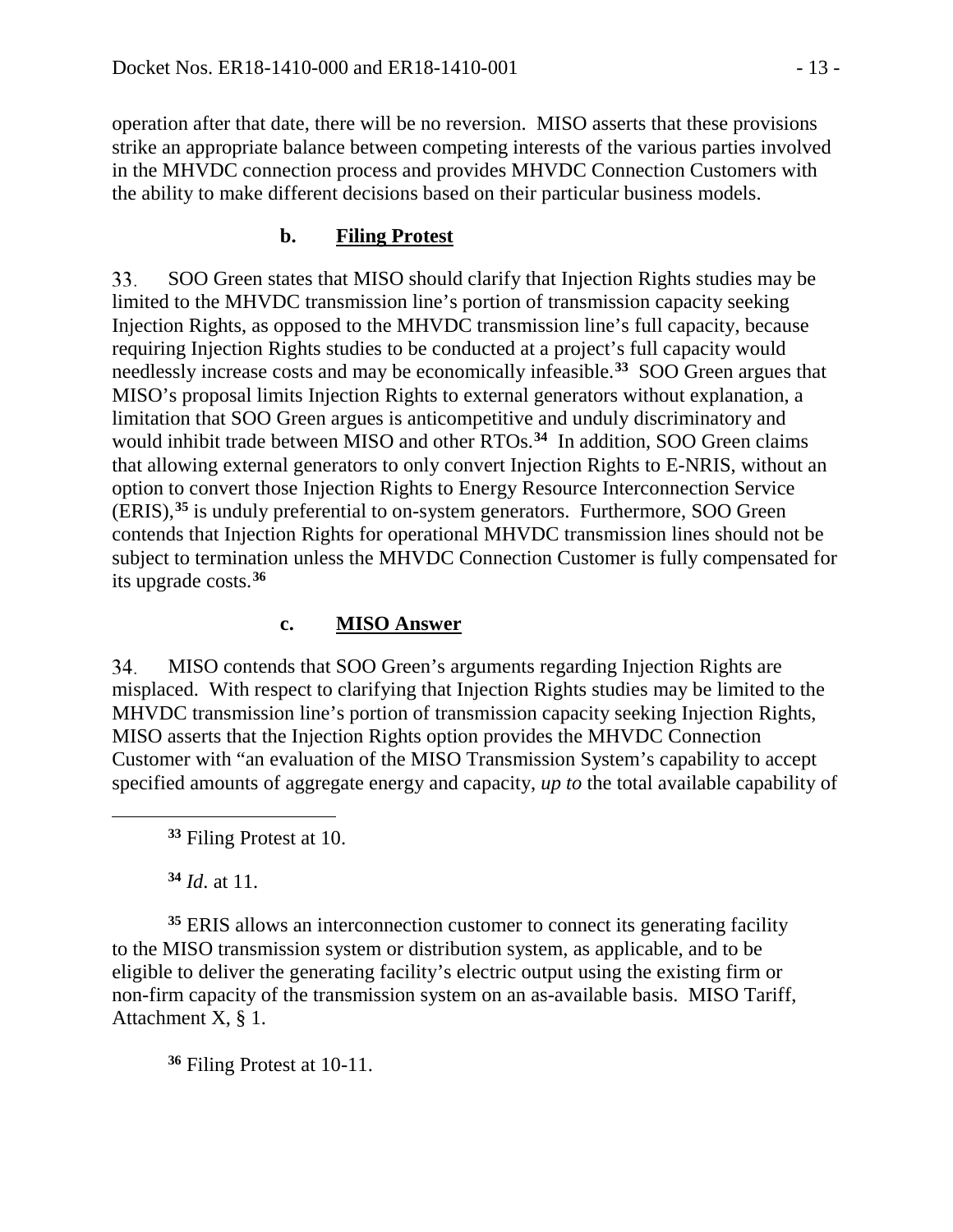the MHVDC Transmission Line."**[37](#page-13-0)** Regarding the proposal to limit Injection Rights to external generators, MISO explains that it grants Injection Rights to MHVDC Connection Customers, and MISO may convert those Injection Rights to E-NRIS for use by external generators seeking to connect to MISO. MISO states that it currently permits external generators to obtain E-NRIS pursuant to the GIP and that the instant proceeding provides another mechanism for external generators to obtain E-NRIS. MISO argues that given this comparable treatment of all external generators, SOO Green's assertion of undue discrimination is unsupported. Similarly, MISO explains that it does not provide external ERIS for external generating facilities and thus treats all external generators comparably. Regarding SOO Green's argument that Injection Rights should not be subject to termination, MISO states that the only use for Injection Rights is to convert them to E-NRIS. MISO states that if that use does not occur, then it is the functional equivalent of a generator not being operational. MISO argues that because system conditions change, Injection Rights should not continue into perpetuity, and the three-year expiration period aligns with the time period afforded generator interconnection customers to retain their interconnection service without achieving or maintaining commercial operation.**[38](#page-13-1)**

#### **d. SOO Green Answer**

35. SOO Green argues that because MISO's proposal does not permit conversion of Injection Rights into external ERIS, the provisions limit the ability of market participants to conduct arbitrage transactions by injecting only energy into the MISO market. SOO Green also contends that by tying Injection Rights to particular generators, MISO's proposal limits the pool of potential service providers and the amount of any injections; SOO Green points to an electric marketer as an example of an entity unable to obtain Injection Rights. SOO Green claims that this is anticompetitive and unduly discriminatory and will result in unjust and unreasonable energy rates. SOO Green also contends that MISO's proposal is unduly preferential because it protects incumbent MISO utilities from competition by eliminating energy-only injections into MISO. SOO Green argues that an MHVDC project is different from and should not be treated like an external generator, as an MHVDC project will necessarily physically connect within the MISO footprint. **[39](#page-13-2)**

<span id="page-13-2"></span><span id="page-13-1"></span><span id="page-13-0"></span>**<sup>37</sup>** MISO Answer at 9 (citing Godbole Testimony at 17 (emphasis added by MISO)).

**<sup>38</sup>** *Id.* at 8-12.

**<sup>39</sup>** SOO Green Answer at 2-3.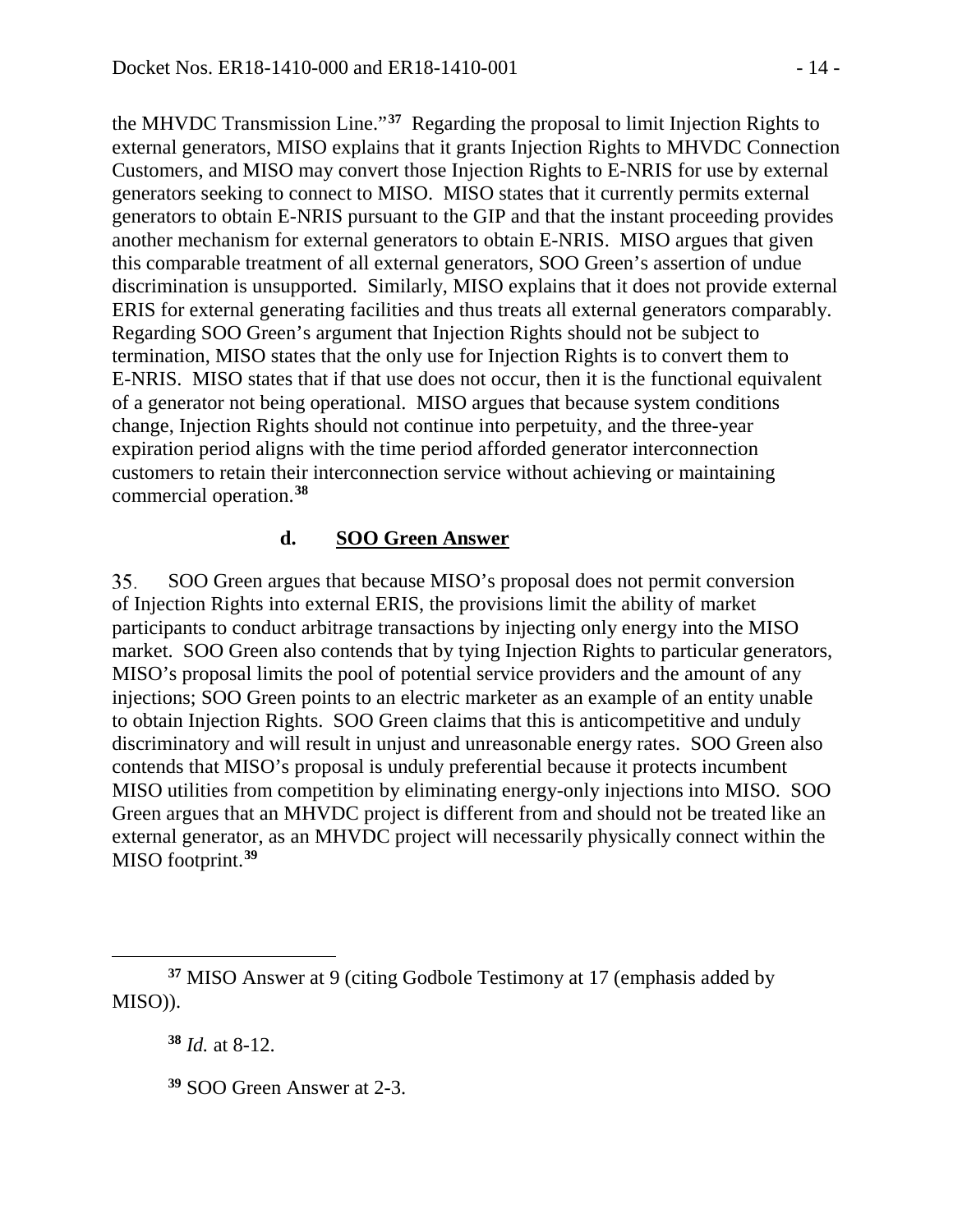#### **e. MISO Answer to the Deficiency Response Protest**

36. In response to the criticisms of the Injection Rights construct raised in SOO Green's Answer, MISO contends that SOO Green's criticisms of the Injection Rights construct as too limited are misplaced. MISO argues that it addressed these arguments in its initial May 30, 2018 Answer. In response to these criticisms, MISO clarifies that the Injection Rights product adds to, rather than subtracts from, the existing transmission service options available to the external generators that take service over an MHVDC transmission line. MISO states that eligible external generators taking service over an MHVDC transmission line are free to obtain transmission service under the MISO Tariff for their import and export transactions, and the instant proceeding makes no changes to transmission service requirements or procedures.**[40](#page-14-0)**

### **f. Commission Determination**

37. We find MISO's Injection Rights construct, which provides external generators that interconnect to the MHVDC transmission line with the ability to obtain E-NRIS service over the MISO grid, is just and reasonable and not unduly discriminatory or preferential. Because the MHVDC Connection Customer will go through MISO's full interconnection process alongside internal generation customers, no issues of undue discrimination or preferential treatment arise between the external generators that may use the E-NRIS converted from Injection Rights and internal or other external generators that obtain NRIS or E-NRIS, respectively, through MISO's GIP. Additionally, because the MHVDC Connection Customer will be responsible for the costs of any required network upgrades needed for MISO's system to accommodate the requested Injection Rights, we agree that such customers should be treated comparably to generator interconnection customers in the generator interconnection queue.

38. We find that MISO's proposed process for converting Injection Rights to E-NRIS service is also just and reasonable. This E-NRIS conversion process documents: (1) the request for E-NRIS, (2) the agreement between the external generator and the MHVDC Connection Customer for converting and transferring Injection Rights, and (3) the confirmation that the external generator has long-term firm transmission service from its facility to the point of connection with the MISO transmission system. Furthermore, we note that the revised GIP requires that the MHVDC Connection Customer provide documentation to MISO to demonstrate that the MHVDC Connection Customer's procedures for allocating its Injection Rights are consistent with the Commission's grant

<span id="page-14-0"></span>**<sup>40</sup>** MISO Answer to the Deficiency Response Protest at 12.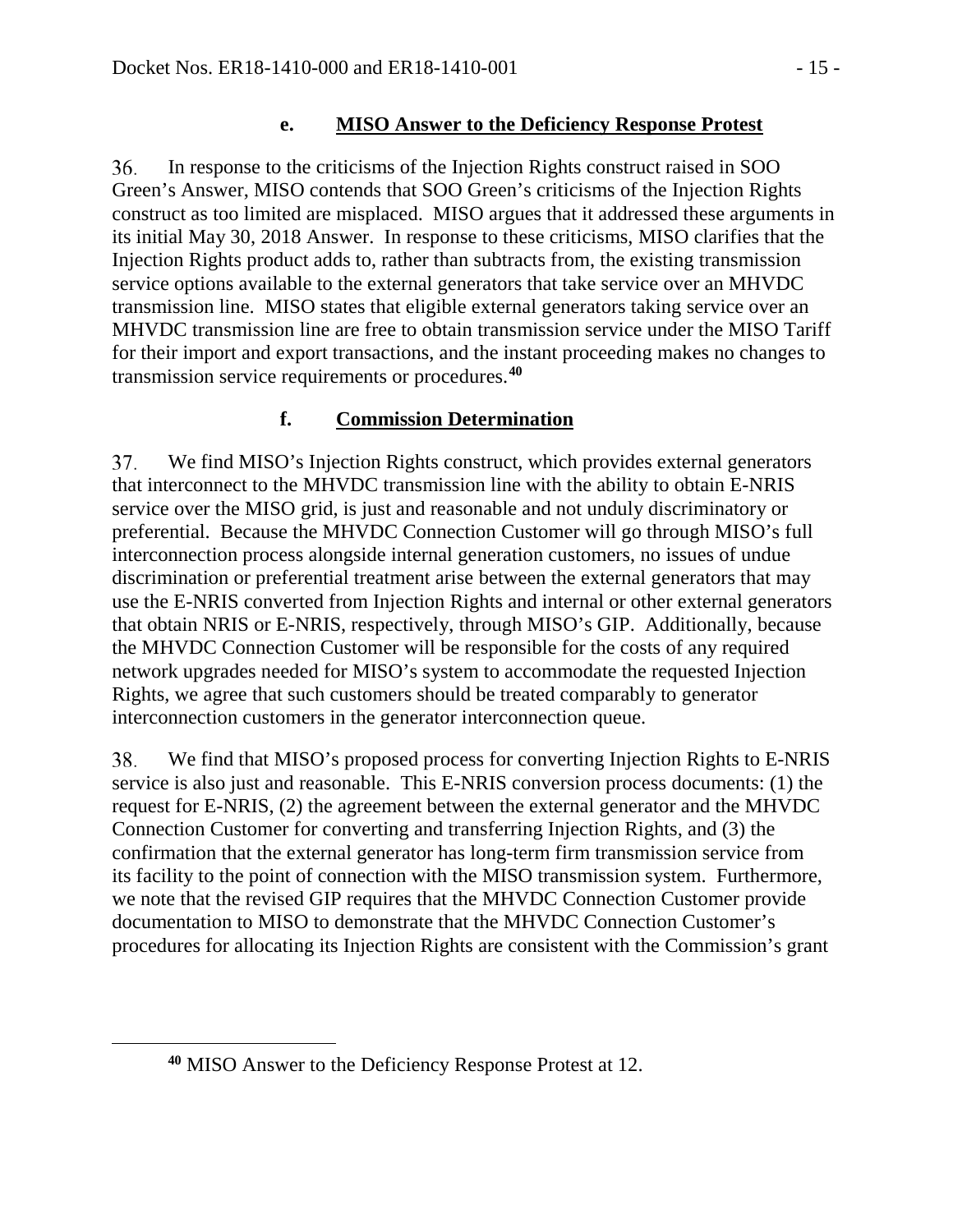of negotiated rate authority to the MHVDC Connection Customer, and this should help ensure that the allocation process is not unduly discriminatory or preferential.**[41](#page-15-0)**

39. MISO proposes that any amount of Injection Rights not converted into E-NRIS within three years of the commercial operation date of the MHVDC transmission line, as established in the Transmission Connection Agreement, will be terminated.**[42](#page-15-1)** We find this three-year limitation for Injection Rights is just and reasonable and analogous to the three-year period that must elapse before MISO must terminate an internal generator's GIA.**[43](#page-15-2)** Furthermore, if there were no termination date for Injection Rights, it would allow an amount of capacity created through the interconnection process to remain unused. The Commission has approved MISO's past proposals regarding the treatment of capacity created through the interconnection process that limit an interconnection customer's ability to hold unused capacity to three years, both in the context of terminating a GIA and terminating an interconnection customer's ability to suspend its project.**[44](#page-15-3)** In both situations, the termination can occur after a three-year period has elapsed and limits any interconnection capacity reserved for a specific interconnection customer to this three-year period. Thus, limiting the MHVDC Connection Customer's ability to hold Injection Rights to three years is consistent with this precedent, and we thus find the proposal just and reasonable.

40. Further, MISO states that if an external generator terminates its service pursuant to an E-NRIS service agreement within three years of the commercial operation date of the MHVDC transmission line, the amount of that external generator's service will revert to the MHVDC Connection Customer as Injection Rights. MISO also proposes that the

**<sup>41</sup>** MISO Filing at 8-9.

<span id="page-15-0"></span> $\overline{a}$ 

**<sup>42</sup>** MISO Tariff, Attachment X, § 16.2.

<span id="page-15-2"></span><span id="page-15-1"></span>**<sup>43</sup>** Pursuant to Article 2.3.1 of MISO's GIA, MISO must terminate a GIA if a generating facility fails to achieve commercial operation within three years of its commercial operation date. *See Midcontinent Indep. Sys. Operator, Inc.,* 163 FERC ¶ 61,210; *Midcontinent Indep. Sys. Operator, Inc.*, 156 FERC ¶ 61,116 (2016). *See also Big Rivers Electric Corp. v. Midcontinent Indep. Sys. Operator, Inc.,* 158 FERC ¶ 61,132 (2017) (denying Big Rivers Electric Corporation's (Big Rivers) request for waiver of MISO's suspension provision and allowing Big Rivers' interconnection service to be terminated for being suspended for more than three years).

<span id="page-15-3"></span>**<sup>44</sup>** *See* MISO Tariff, § 38.2.7(n). *See also Midcontinent Indep. Sys. Operator, Inc.,* 163 FERC ¶ 61,210; *Midcontinent Indep. Sys. Operator, Inc.*, 156 FERC ¶ 61,116 (2016). *See also Big Rivers Electric Corp. v. Midcontinent Indep. Sys. Operator, Inc.,* 158 FERC ¶ 61,132 (2017).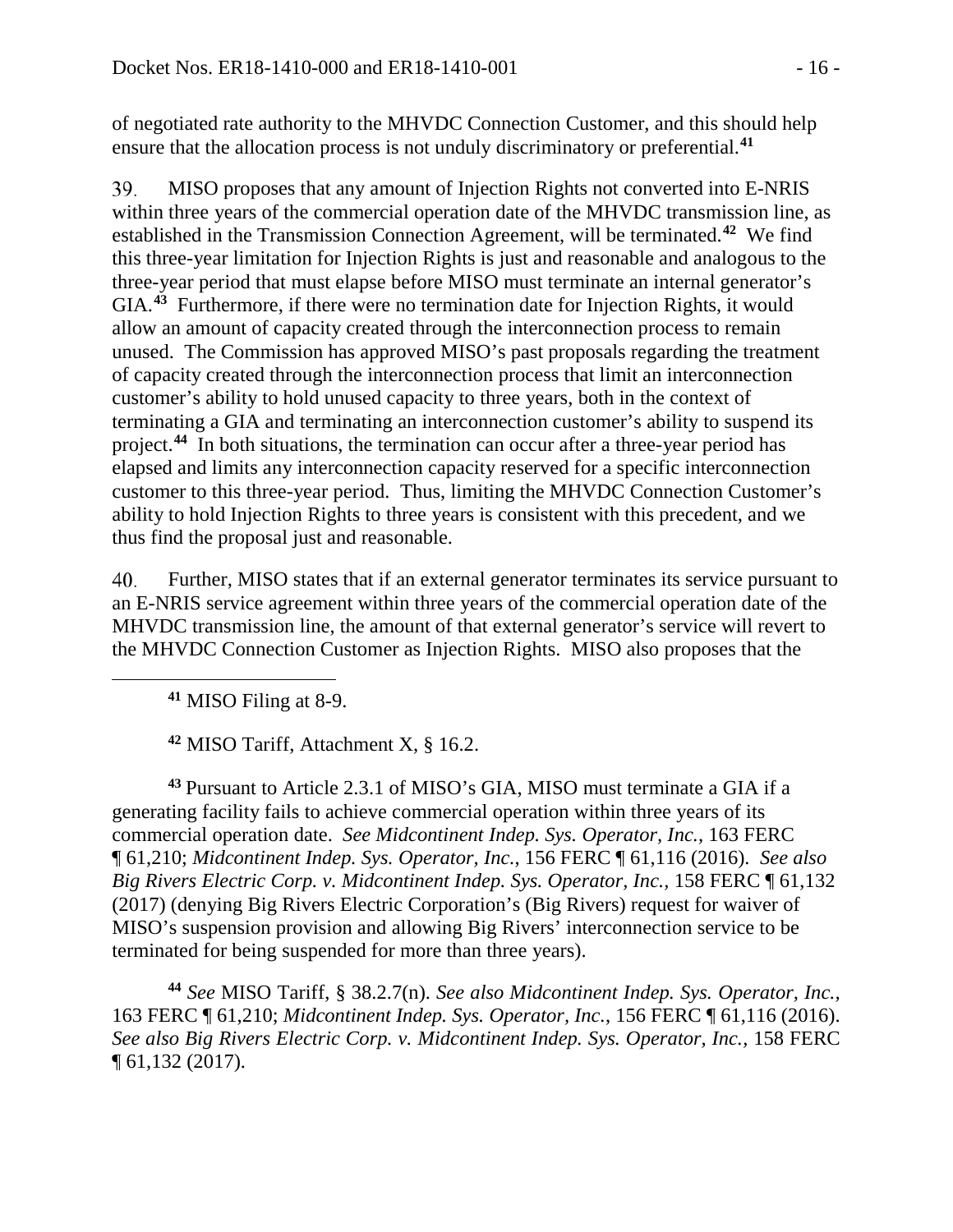three-year period to sell the Injection Rights to external generators begins with the commercial operation date set forth in the Transmission Connection Agreement. **[45](#page-16-0)** We find both proposals just and reasonable because an MHVDC Connection Customer should not lose the ability to sell those Injection Rights to external generators that seek service over its MHVDC transmission line prior to the expiration of the three-year period following the commercial operation date of the MHVDC transmission line set forth in the Transmission Connection Agreement. As previously discussed, we find that this three-year period is analogous to the three years afforded to interconnection customers to suspend their projects or the three years allowed to elapse prior to the termination of a GIA, and, thus, we find it appropriate.

## **4. Termination Provision in Transmission Connection Agreement**

## **a. Filing and Deficiency Letter**

MISO proposes a termination provision, in Article 14.3.2 of the Transmission 41. Connection Agreement, that does not match the termination provision in the GIA.**[46](#page-16-1)** Specifically, MISO's proposed termination provision reads:

> This [Transmission Connection] Agreement may be terminated by any one of the Parties after giving ninety (90) Calendar Days advance written notice to the other Parties if the MHVDC Transmission Line fails to achieve Commercial Operation for three (3) consecutive years following the Commercial Operation Date, or has ceased Commercial Operation for three (3) consecutive years, beginning with the last date of Commercial Operation for the MHVDC Transmission Line, after giving MHVDC Connection Customer ninety (90) Calendar Days advance written notice.

In the Deficiency Letter, Commission staff asked MISO to explain why the 42. termination provisions in the Transmission Connection Agreement differ from those in the GIA. **[47](#page-16-2)**

**<sup>45</sup>** MISO Tariff, Attachment X, § 16.2.

<span id="page-16-2"></span><span id="page-16-1"></span><span id="page-16-0"></span>**<sup>46</sup>** The specific differences between MISO's proposal and the GIA are identified and further discussed below.

**<sup>47</sup>** Deficiency Letter at 2.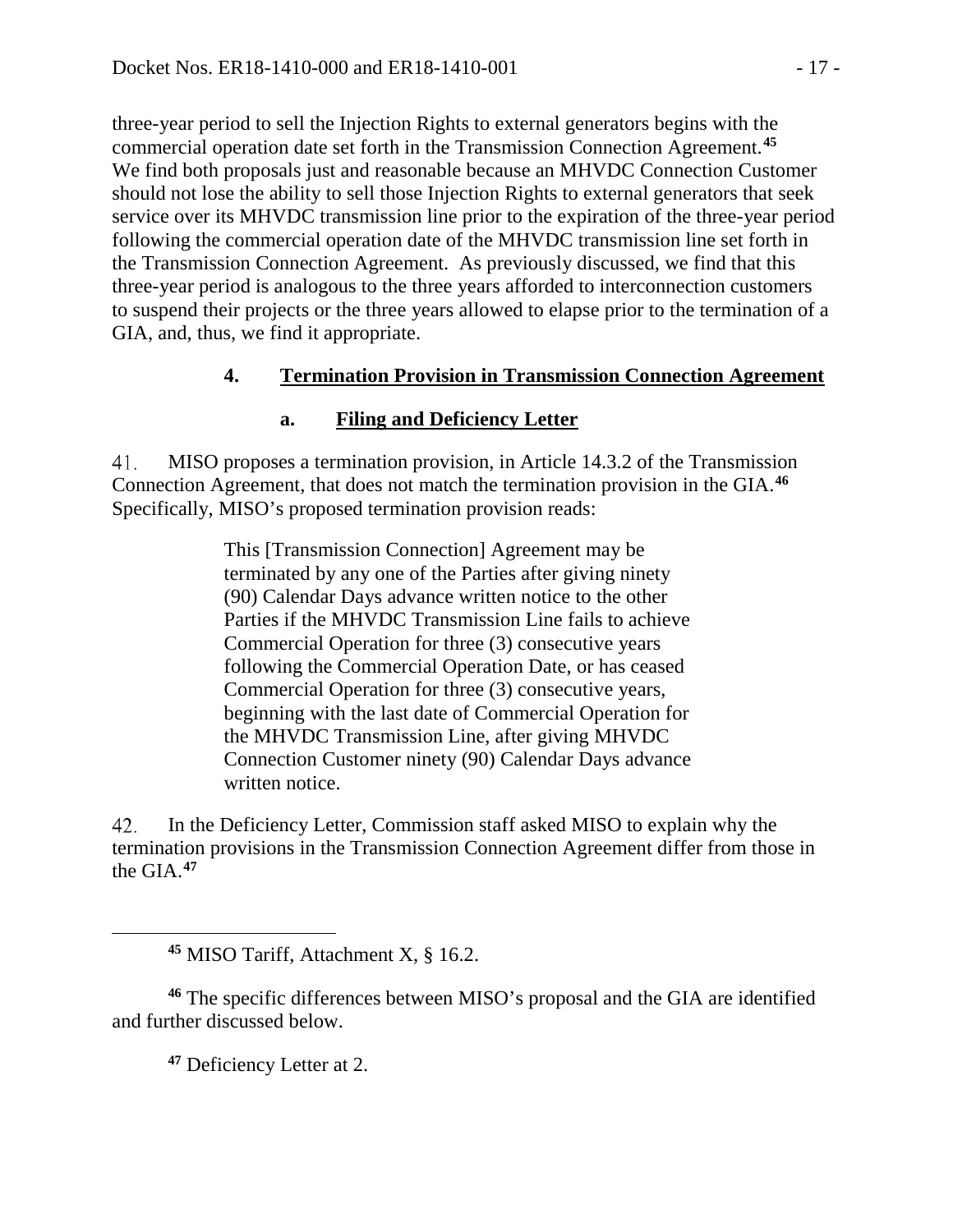#### **b. Deficiency Response**

43. MISO states that the Transmission Connection Agreement contains different elements, including some that parallel certain existing GIA provisions. MISO further states that the Transmission Connection Agreement also contains many unique provisions as well as provisions that are common to other transmission-to-transmission agreements.**[48](#page-17-0)**

### **c. Deficiency Response Protest**

44. SOO Green contends that Article 14.3.2 of MISO's Transmission Connection Agreement provides MISO and the MISO Transmission Owners with greater rights to terminate the Transmission Connection Agreement compared to termination rights under Article 2.3.1 of MISO's *pro forma* GIA. SOO Green states that the GIA provides the interconnection customer the right to terminate the GIA upon 90-days' notice, whereas the Transmission Connection Agreement does not provide the MHVDC Connection Customer with a similar right. SOO Green also states that MISO may terminate the GIA if commercial operation is not achieved within three years; however, SOO Green notes, the Transmission Connection Agreement extends that right to the MISO Transmission Owner as well. SOO Green claims that MISO did not identify the transmission-totransmission interconnection agreements it used as models for the provisions in the Transmission Connection Agreement, nor did it explain why the Transmission Connection Agreement provides MISO and the MISO Transmission Owners with more expansive termination rights than those provided in the GIA.**[49](#page-17-1)** Therefore, SOO Green asserts that MISO should revise the Transmission Connection Agreement to reflect the GIA termination rights provisions.

#### **d. MISO Answer to the Deficiency Response Protest**

45. Regarding the termination provision in the Transmission Connection Agreement, MISO argues that unilateral termination rights for the MHVDC Connection Customer, at least as modeled in the first sentence of Article 2.3.1 in the GIA, would be inappropriate in the Transmission Connection Agreement context. Unlike the GIA, MISO argues, the Transmission Connection Agreement provides for the physical connection of a transmission facility that may be part of an integrated transmission grid rather than an isolated generating facility. MISO adds that prior to commercial operation, Article 14.3.2 of the Transmission Connection Agreement permits any party, including the MHVDC Connection Customer, to terminate the agreement for failure to achieve the commercial

<span id="page-17-0"></span>**<sup>48</sup>** Deficiency Response at 5.

<span id="page-17-1"></span>**<sup>49</sup>** Deficiency Response Protest at 15-16.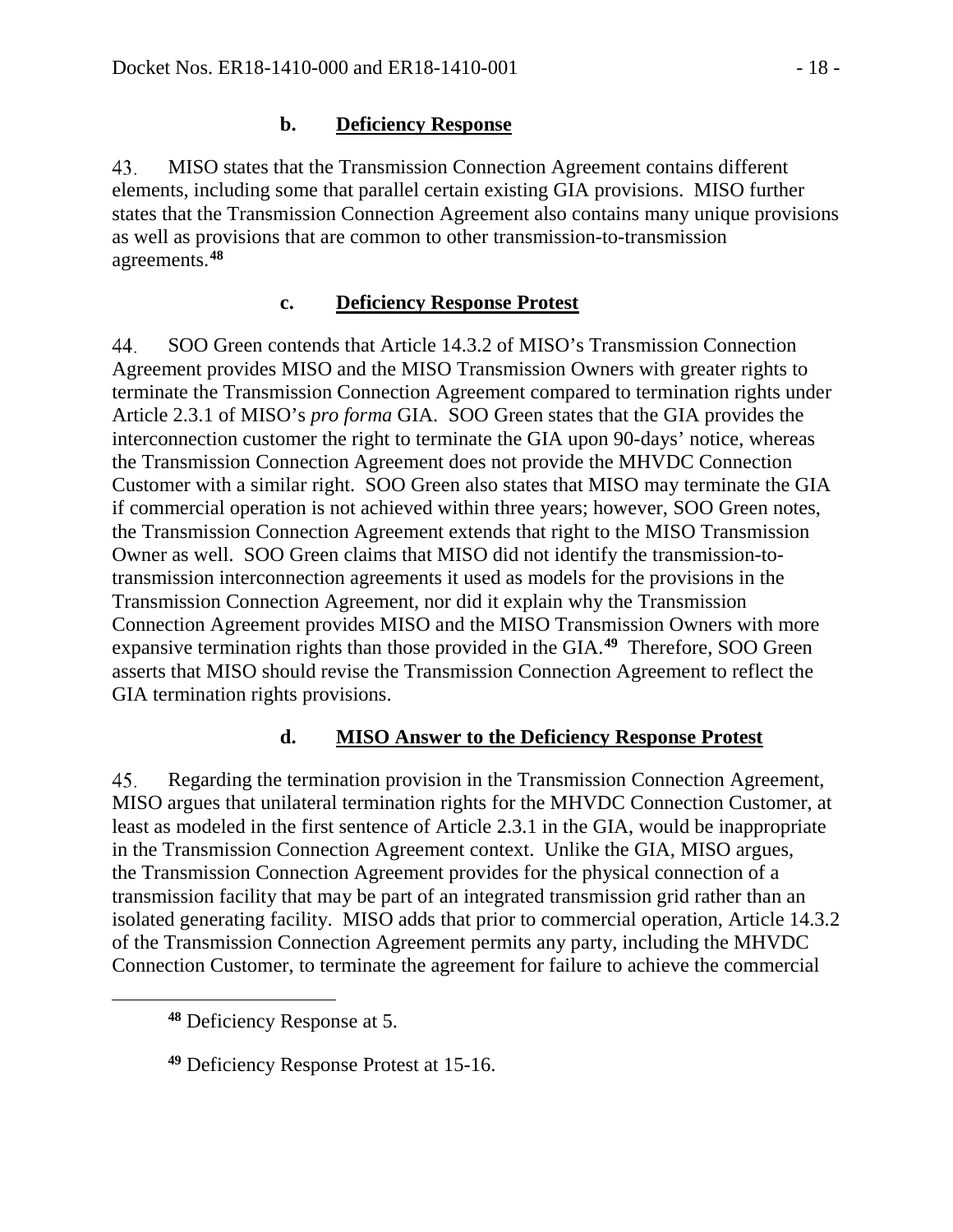operation date.**[50](#page-18-0)** MISO further states that it believes that each of the three parties (i.e., the MHVDC Connection Customer, the host Transmission Owner, and MISO) should have the same right to terminate the Transmission Connection Agreement for the MHVDC Connection Customer's failure to achieve commercial operation. Alternatively, if the Commission disagrees, MISO states that it could exercise this right on behalf of the host Transmission Owner, if necessary.**[51](#page-18-1)**

### **e. Commission Determination**

We find that the termination provision in MISO's proposed Transmission 46. Connection Agreement is just and reasonable and not unduly discriminatory or preferential. We note that the termination provision in the Transmission Connection Agreement differs from the termination provision in the GIA in two ways.

47. First, the termination provision in the Transmission Connection Agreement allows all parties to terminate the agreement if the MHVDC project fails to reach commercial operation by the commercial operation date. We find that this is just and reasonable. We note that SOO Green appears to be concerned with the host Transmission Owner potentially acting in a discriminatory manner when terminating a Transmission Connection Agreement. We note, however, that in order to terminate a Transmission Connection Agreement, the party requesting termination must file the termination request at the Commission, and any concerned parties would have an opportunity at that time to object to the termination and make any claims of discrimination. If a party were acting in a discriminatory fashion, the Commission could evaluate the matter in reviewing the filing.

48. Second, the Transmission Connection Agreement lacks a provision for the MHVDC Connection Customer to terminate the agreement at any time with 90 days' notice, such as provided to an interconnection customer pursuant to Article 2.3.1 of the GIA. Here, we find that MISO's answer demonstrates that the proposal is just and reasonable and not unduly discriminatory or preferential. As MISO explains, MHVDC transmission lines may be part of an integrated transmission system, and as such, allowing the MHVDC Connection Customer the unilateral right to terminate the Transmission Connection Agreement is not appropriate. The host Transmission Owner could have significant technical challenges if a large transmission line connecting to its system, that is, the MHVDC transmission line, were to cease operation with only 90 days' notice. However, we note that if the MHVDC project is not progressing toward commercial operation, and any of the parties to the Transmission Connection Agreement wish to terminate the agreement before three years from the commercial operation date

<span id="page-18-1"></span>**<sup>51</sup>** *Id.* at 5.

<span id="page-18-0"></span>**<sup>50</sup>** MISO Answer to the Deficiency Response Protest at 4.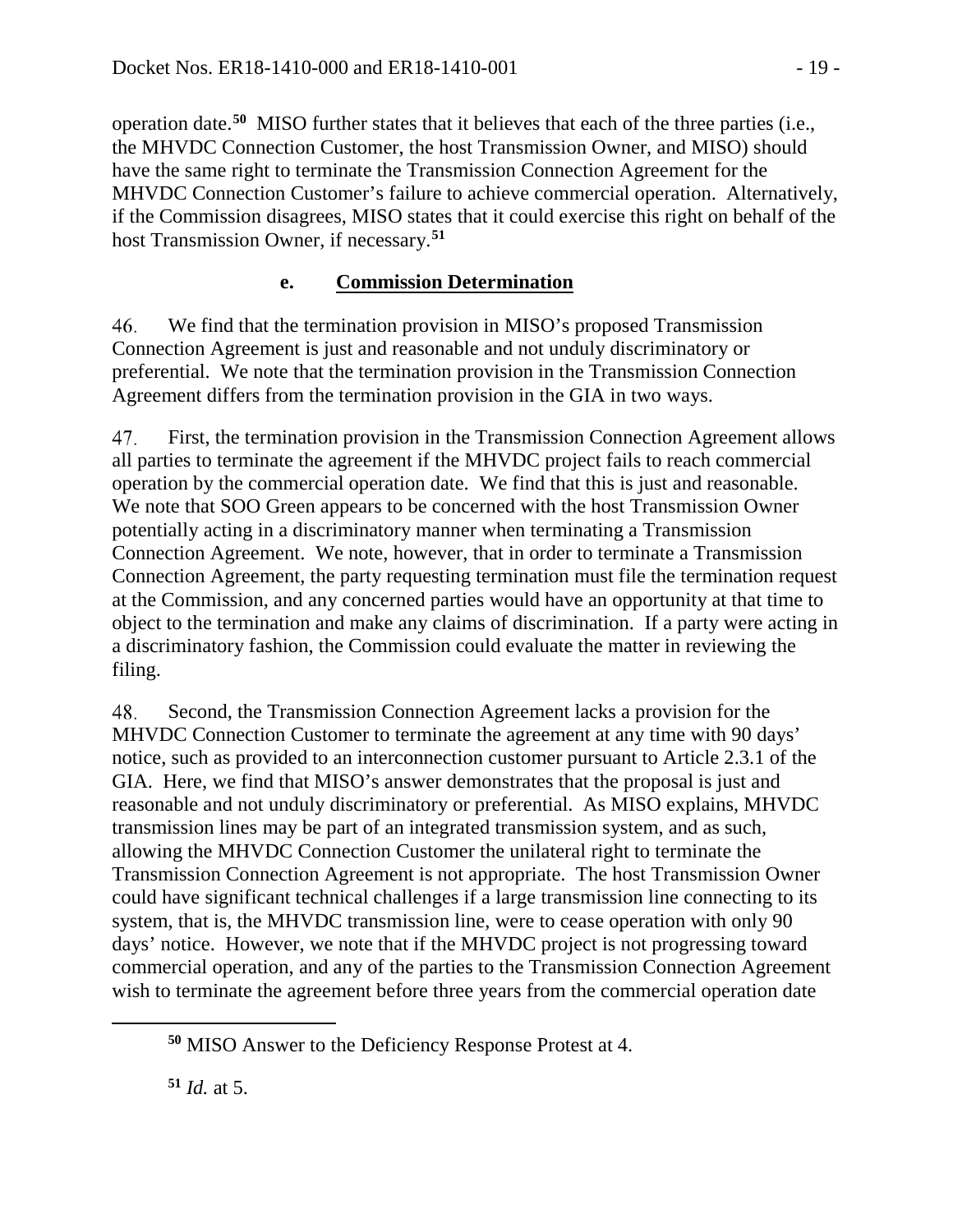has elapsed, those parties are free to file a request for waiver of MISO's Tariff at the Commission to seek early termination.

## **5. Modifications to the MHVDC Transmission Line**

## **a. Filing and Deficiency Letter**

49. Under the proposed Transmission Connection Agreement, should the MHVDC Connection Customer plan to undertake any modifications or operational changes to its connection facilities that may be reasonably expected to impact the Transmission Owner's transmission system, the MHVDC Connection Customer must provide the Transmission Owner with advanced notice of the desired modifications or operational changes. Additionally, the MHVDC Connection Customer needs approval from MISO and from the relevant Transmission Owner for modifications that may impact their transmission system. The modification provision in the Transmission Connection Agreement, found in Article 8.2, states:

> The nature of and the schedule of work for performing such Modifications, or the nature of the Operational Changes shall be subject to review and acceptance by the other Parties, which review and acceptance shall not be untimely nor unreasonably withheld or delayed, to ensure that such Modifications or Operational Changes will (i) not adversely affect a Party's transmission system, or other facilities, (ii) are consistent with Good Utility Practice, and (iii) are as provided in Appendix B of this Agreement.

50. This provision differs from Article 5.19.1 of the GIA, under which interconnection customers only need to provide "sufficient information regarding such modification so that the other Parties may evaluate the potential impact of such modification prior to commencement of the work" and, under which, such modifications are not subject to "review and acceptance." In the Deficiency Letter, Commission staff asked MISO to explain the difference between these provisions in the Transmission Connection Agreement and GIA.

# **b. Deficiency Response**

51. In response to the Commission's questions regarding Article 8.2 of the Transmission Connection Agreement, MISO states that it believes that the "review and acceptance" requirement in Article 8.2 is a useful safeguard because an external MHVDC transmission line is not subject to MISO's operational control and may have more significant impacts on the MISO transmission system and the host Transmission Owners' transmission facilities, compared to the impacts posed by a single generating facility that is subject to MISO's operational instructions. For this reason, MISO argues that allowing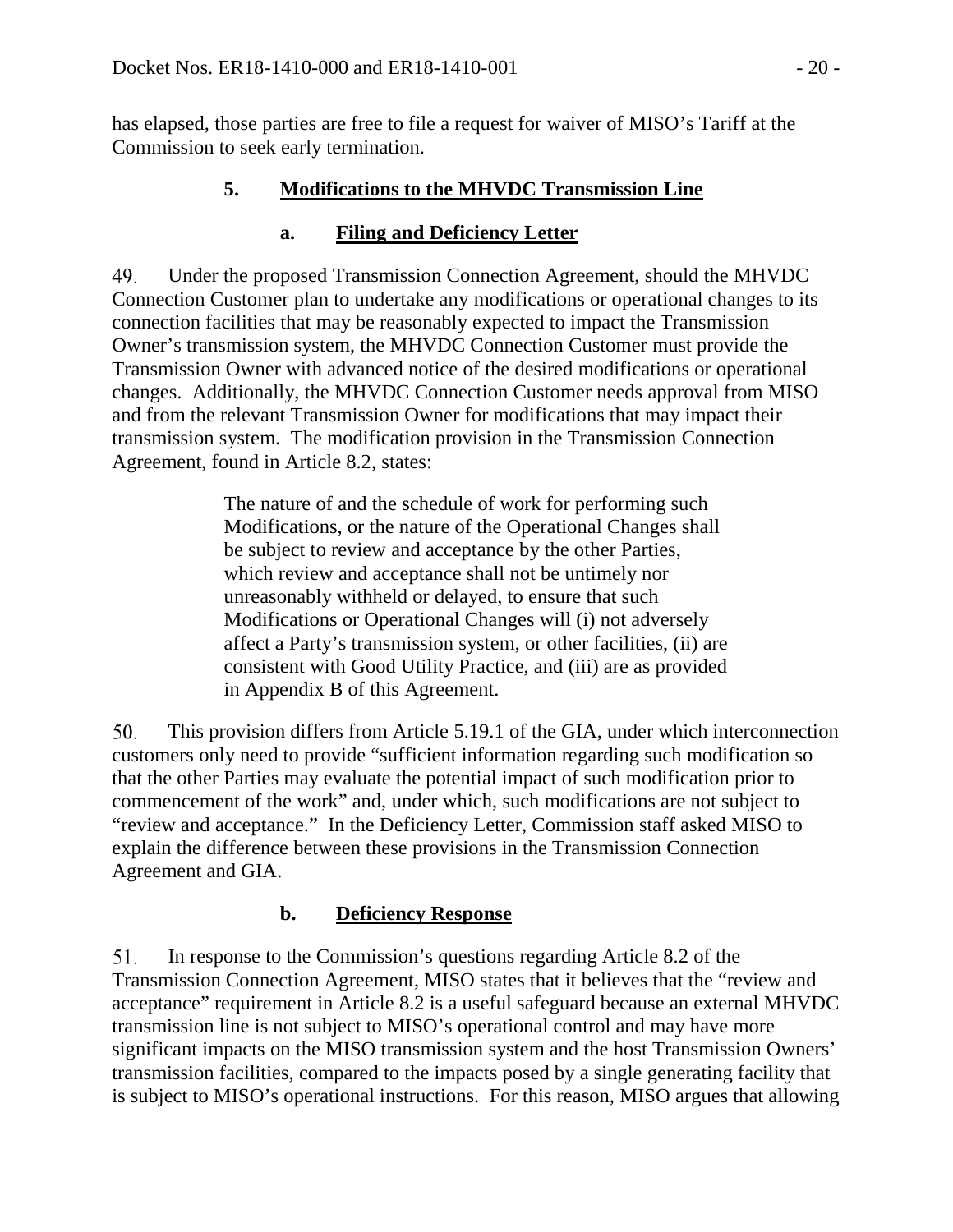the parties to reach agreement with respect to modifications or operational changes to the connection facilities in cases where the proposed changes affect the MISO transmission system or the MHVDC transmission line is more important in the Transmission Connection Agreement context. MISO states that under Article 8.2, the scope of review is limited, and a party cannot unreasonably delay or withhold its review and acceptance. MISO asserts that it intends this provision to guard against arbitrary or discriminatory actions by any party. Further, MISO states that the Transmission Connection Agreement is a Commission-jurisdictional agreement and, to the extent any party attempts to veto a proposed modification or operational change or otherwise delay the process, other parties (including MISO) may utilize the dispute resolution provision set forth in Article 18 of the Transmission Connection Agreement or file a complaint with the Commission.**[52](#page-20-0)**

### **c. Deficiency Response Protest**

52. SOO Green claims that Article 8.2 of the Transmission Connection Agreement unreasonably deviates from the GIA by prohibiting modification to connection facilities unless there is 90-days' notice, review, and acceptance of the modification by other parties. SOO Green notes that, by contrast, Article 5.19.1 of the GIA simply establishes the right of a party to make modifications with advance notice.**[53](#page-20-1)** SOO Green contends that MISO's explanation, that this deviation is a useful safeguard because there may be impacts on the transmission system, does not establish a standard for material impacts; SOO Green contends that even a modest or temporary impact could justify a party withholding acceptance. SOO Green states that because MISO has not identified any HVDC connection modification problems, the Transmission Connection Agreement should reflect the provisions in the GIA.**[54](#page-20-2)**

## **d. MISO Answer to the Deficiency Response Protest**

Regarding the provision that requires "review and acceptance" before any of 53. the parties can make a modification to the MHVDC project, MISO reiterates that, unlike generating facilities that must follow MISO's instructions, an MHVDC transmission line is an external facility that would not be subject to MISO's control. MISO states that such external transmission facilities could have more significant

<span id="page-20-2"></span>**<sup>54</sup>** *Id*. at 17-18.

<span id="page-20-0"></span>**<sup>52</sup>** Deficiency Response at 6.

<span id="page-20-1"></span>**<sup>53</sup>** Deficiency Response Protest at 17.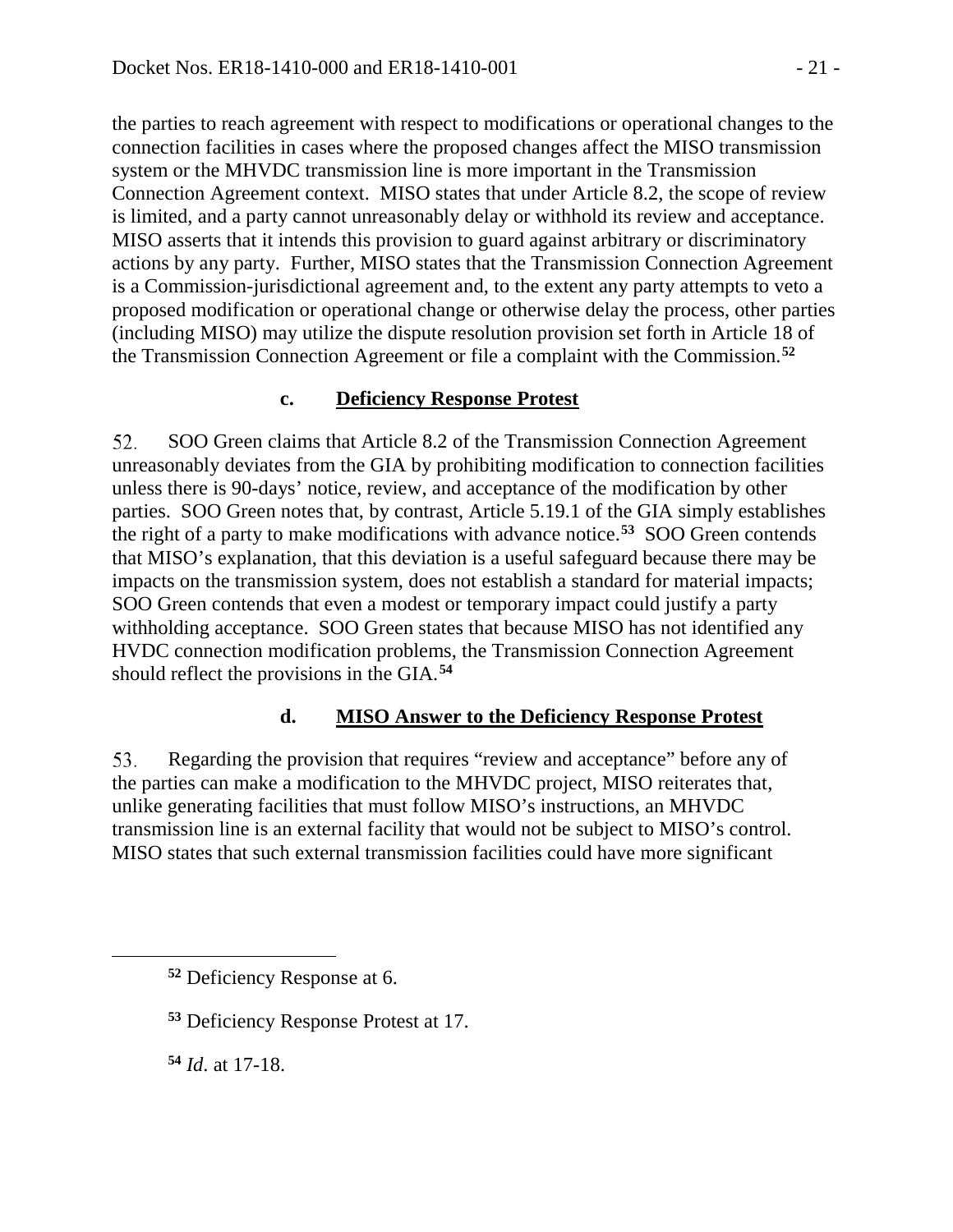impacts on the MISO transmission system, which MISO asserts justifies the proposed "review and acceptance" requirement.**[55](#page-21-0)**

## **e. Commission Determination**

54. We find that the modification/operational change provision in Article 8.2 of the Transmission Connection Agreement, which includes the "review and acceptance" requirement, is just and reasonable. We find that because the MHVDC transmission line is potentially outside of MISO's functional control and could have more significant impacts on MISO's system and the relevant MISO Transmission Owner's system, it may require a different approach for modification/operational change than an internal generating facility under MISO's operational control. We further agree with MISO that the phrase "review and acceptance shall not be untimely nor unreasonably withheld or delayed" applies to all the parties and is to protect against arbitrary or discriminatory actions by any party. We therefore disagree with SOO Green's protest and find that MISO's Deficiency Response satisfactorily explains MISO's reasoning for this deviation from the GIA.

## **6. Necessary Upgrades**

# **a. Filing and Deficiency Letter**

55. In the April 20 Filing, MISO proposed a new type of upgrade, "Necessary Upgrades," and a corresponding definition, which reads:

> Necessary Upgrades shall mean the additions, modifications, and upgrades to the facilities owned by Transmission Owner required at or before the point at which the Connection Facilities connect to the Transmission System to accommodate the interconnection of the MHVDC Transmission Line to the Transmission System.**[56](#page-21-1)**

MISO explains that Necessary Upgrades are upgrades that MISO identifies through the study process that occur at or before the point of connection to the MISO system. In the Deficiency Letter, Commission staff asked MISO to clarify what constitutes a Necessary Upgrade and to provide examples.

<span id="page-21-0"></span>**<sup>55</sup>** MISO Answer to the Deficiency Response Protest at 5.

<span id="page-21-1"></span>**<sup>56</sup>** MISO Tariff, Attachment GGG, § 1.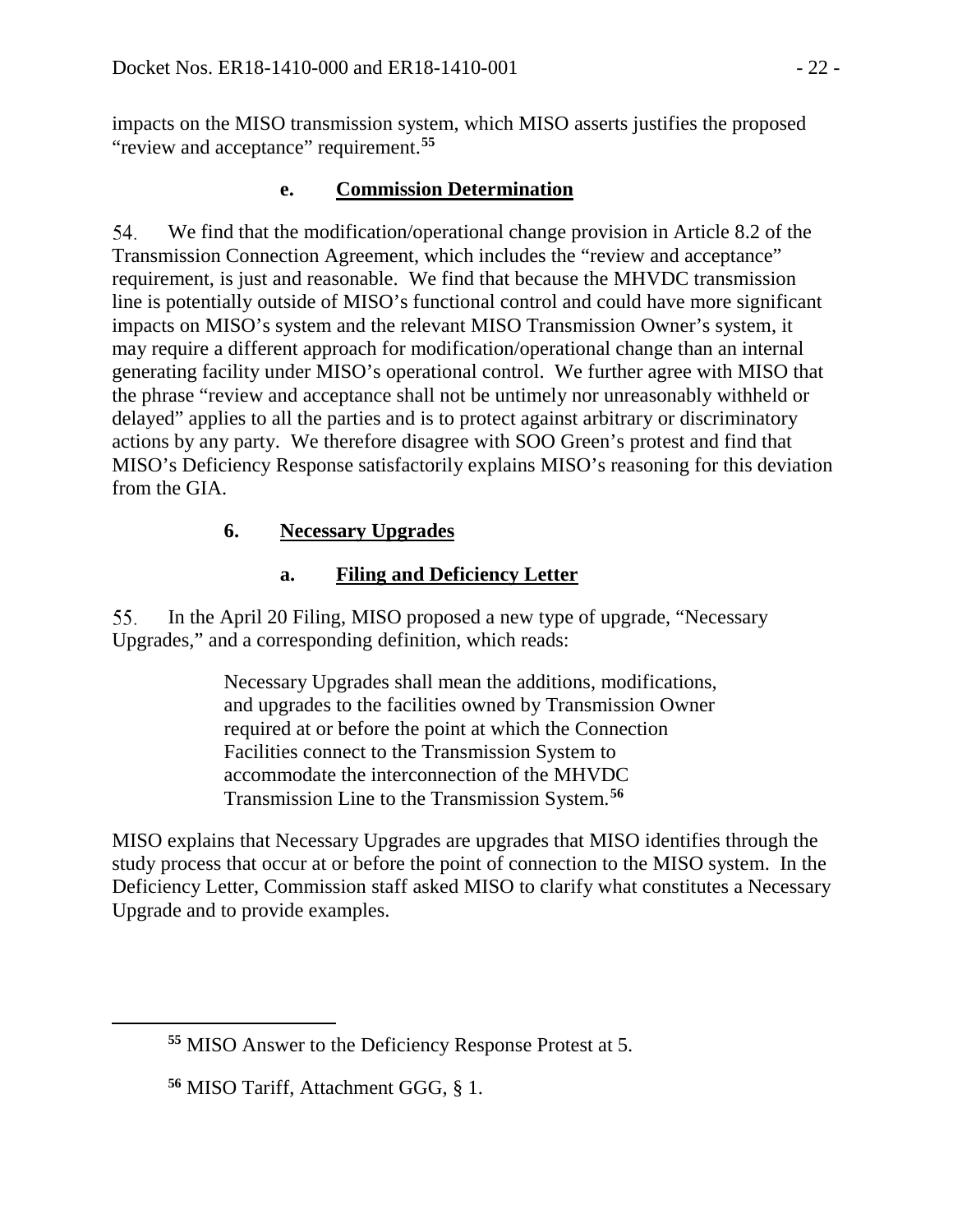#### **b. Deficiency Response**

56. In response to Commission staff's question regarding the definition of Necessary Upgrades, MISO submitted revisions to clarify the definition. Further, MISO states that, upon consideration, it believes that specifically mentioning Necessary Upgrades under the scenario that the MHVDC Connection Customer elects the Injection Rights option is not necessary and could result in confusion. MISO notes that if the MHVDC Connection Customer requests Injection Rights, MISO's study for Injection Rights under the GIP would necessarily involve determining any upgrades that would be required to establish a physical connection between the proposed MHVDC transmission line and the MISO transmission system. MISO states that the network upgrades determined pursuant to the GIP under this scenario would include upgrades that are necessary both to provide Injection Rights and to establish the physical connection, and that to make this clear, MISO proposes to delete as superfluous all references to Necessary Upgrades from Article 5.5 of the Transmission Connection Agreement. **[57](#page-22-0)** MISO states that as a hypothetical example, a Necessary Upgrade could include the replacement of existing circuit breakers with faster circuit breakers that clear the relevant fault condition or adjustments to the existing switchyard design that requires the addition of new bays or switching lines between existing bays to eliminate conditions where multiple elements could be lost under a single fault condition.**[58](#page-22-1)**

57. To resolve any confusion over what constitutes a Necessary Upgrade, MISO further proposes to revise the definition of Necessary Upgrades by changing the word "before" to "beyond," thereby making Necessary Upgrades additions, modifications, and upgrades to the facilities owned by the host Transmission Owner required "at or beyond the point at which Connection Facilities" connect to the MISO transmission system.**[59](#page-22-2)** MISO also clarifies that Necessary Upgrades are upgrades made on the MISO transmission system.**[60](#page-22-3)**

**<sup>57</sup>** Deficiency Response at 9-10.

**<sup>58</sup>** *Id.* n.20.

<span id="page-22-0"></span> $\overline{a}$ 

<span id="page-22-2"></span><span id="page-22-1"></span>**<sup>59</sup>** In whole, the revised definition reads (emphasis added): Necessary Upgrades shall mean the additions, modifications, and upgrades to the facilities owned by Transmission Owner required at or *beyond* the point at which the Connection Facilities connect to the Transmission System to accommodate the interconnection of the MHVDC Transmission Line to the Transmission System.**<sup>59</sup>**

<span id="page-22-3"></span>**<sup>60</sup>** Deficiency Response at 9-10.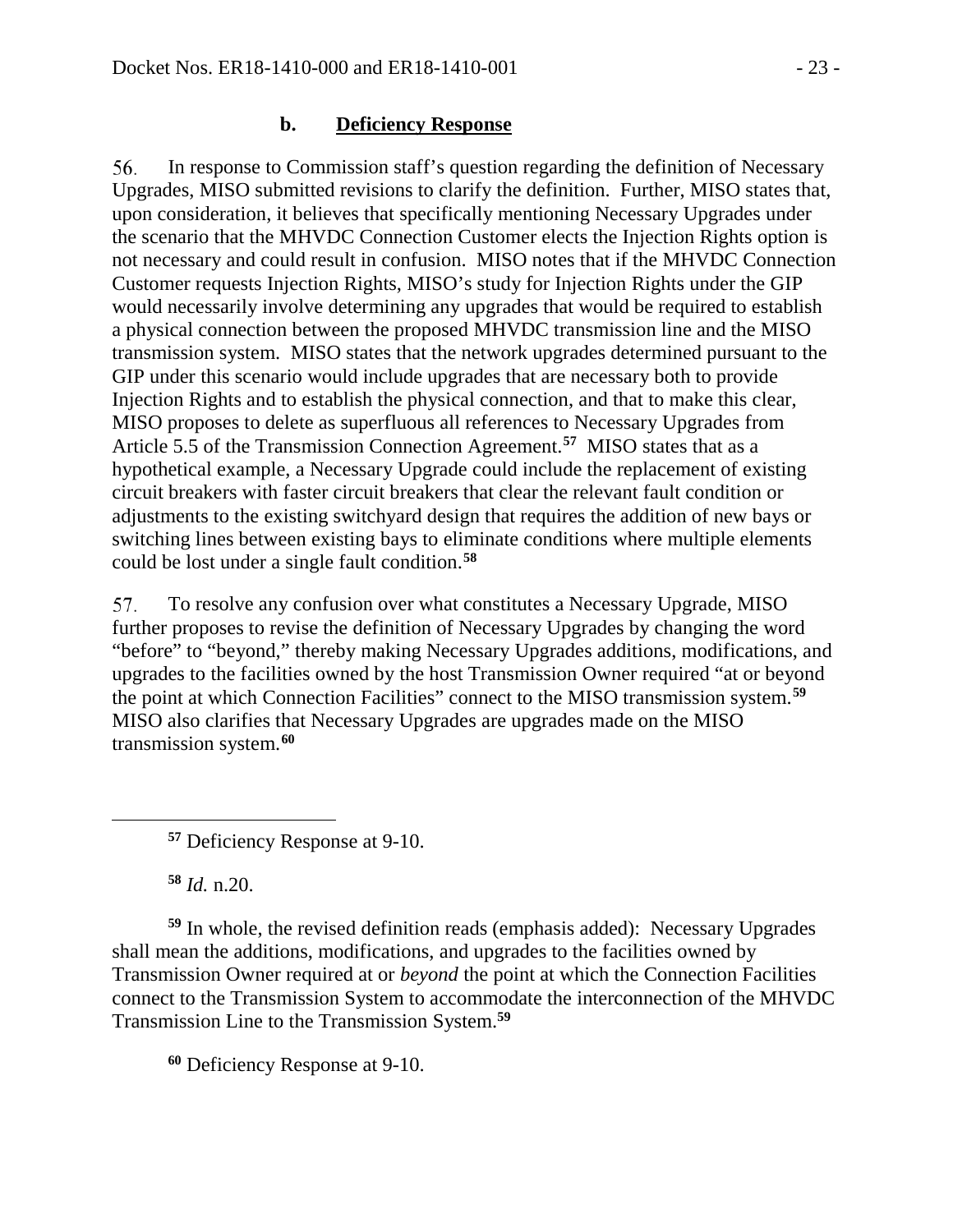## **c. Deficiency Response Protest**

58. SOO Green claims that the Necessary Upgrades and network upgrades provisions in Articles 5.4 and 5.5 of the *pro forma* Transmission Connection Agreement, respectively, are not identical. SOO Green contends that MISO did not explain why there are multiple options to build network upgrades, but only one option to build Necessary Upgrades, and why there exists a liquidated damages provision for network upgrades, but not Necessary Upgrades. SOO Green asserts that Articles 5.4 and 5.5 should either be more similar or be combined.**[61](#page-23-0)**

# **d. MISO Answer to the Deficiency Response Protest**

59. With respect to the new construct Necessary Upgrades, MISO disagrees with SOO Green's recommendation to consider multiple options to build and liquidated damages provisions for Necessary Upgrades. MISO argues that the upgrades associated with the physical connection option are likely to be minor and do not require elaborate funding options or study provisions.**[62](#page-23-1)**

## **e. Commission Determination**

60. We find that the limited nature of Necessary Upgrades, which are additions, modifications, and upgrades to the facilities owned by the host Transmission Owner required "at or beyond the point at which Connection Facilities" connect to the MISO transmission system, makes it unnecessary to apply the option to build and liquidated damages provisions that are applicable to network upgrades. We agree that because Necessary Upgrades are limited in nature and scope, and do not provide any transmission rights, interconnection rights or injection rights, the option to build and liquidated damages provisions are not needed.

61. In response to MISO's proposed amendment changing the word "before" to "beyond" in the definition of Necessary Upgrade, we are satisfied that this change, along with MISO's example in the Deficiency Response, clarifies the questions surrounding what constitutes a Necessary Upgrade.

# **7. Studies and Study Procedures**

# **a. Filing and Deficiency Letter**

<span id="page-23-1"></span><span id="page-23-0"></span>62. MISO's proposal requires a study before MHVDC Connection Customers can obtain transmission connection service for their MHVDC facilities connecting to the

**<sup>61</sup>** Deficiency Response Protest at 19-20.

**<sup>62</sup>** MISO Answer to the Deficiency Response at 6.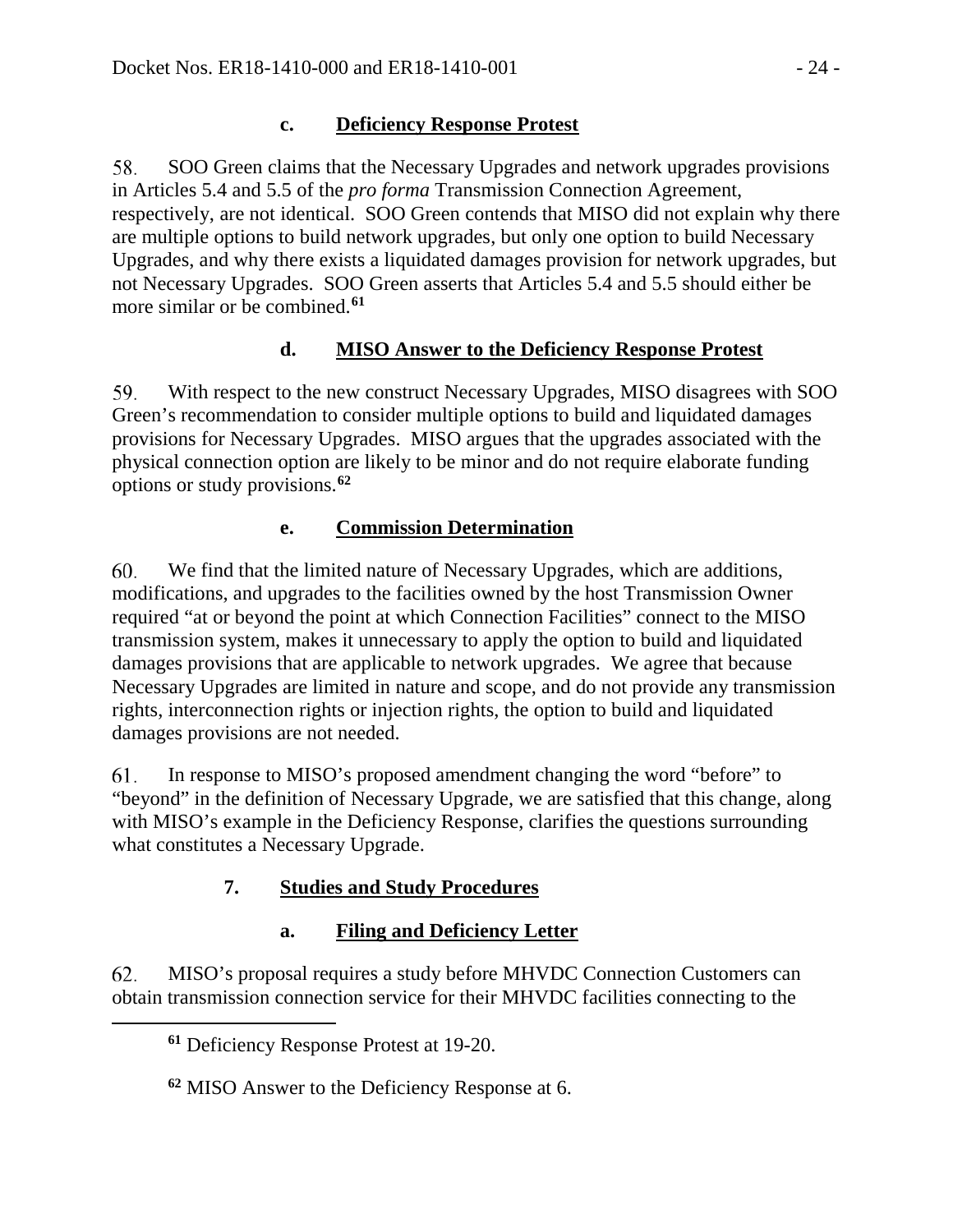MISO transmission system. MISO proposes, in its MHVDC Connection Procedures, to a definition of this study, which contains several elements:

> The Study. The study for MHVDC Transmission Connection Service may consist of short circuit/fault duty, steady state (thermal and voltage), stability, short circuit ratio, harmonic impedance scan, sub synchronous torsional interaction, sub synchronous resonance, and control interaction analyses.**[63](#page-24-0)**

Although many of the elements of this study are undertaken as part of 63. the interconnection study process under MISO's GIP, MISO proposes additional, non-typical studies as part of the MHVDC study process (harmonic impedance scan, sub synchronous torsional interaction, sub synchronous resonance, and control interaction analyses), which are studies required for HVDC and voltage source converter technology. Subsequent to the initial study, if the MHVDC Connection Customer requests Injection Rights, the MHVDC Connection Customer's Injection Rights request will proceed through the three-phase Definitive Planning Phase (DPP) in MISO's interconnection study process and will be subject to the system impact and facilities studies in the DPP, like other interconnection customers. MISO proposes requiring the MHVDC Connection Customer's Injection Rights request be studied for both ERIS and NRIS evaluations in the DPP. **[64](#page-24-1)**

In the Deficiency Letter, Commission staff asked two questions related to the 64. study for MHVDC Connection Customers. First, Commission staff asked MISO to explain why it proposes studying MHVDC Injection Rights requests under both ERIS and NRIS-level standards, when customers of the HVDC line (i.e., upstream generators external to MISO) making use of those Injection Rights may only use E-NRIS. Second, Commission staff asked MISO to explain why the study for MHVDC connection service only "may" (rather than "must") include the elements listed in the Tariff under section 3.2.2 of the MHVDC Connection Procedures (i.e., why MISO retained discretion to perform some, but not all, of the listed study elements).

#### **b. Deficiency Response**

MISO states that, under its procedures, an ERIS evaluation is a pre-requisite for 65. conducting NRIS studies and obtaining NRIS. MISO states that when it evaluates an E-NRIS unit, it necessarily conducts an ERIS evaluation of that unit before determining its deliverability. MISO states that, similar to E-NRIS requests, Injection Rights requests

<span id="page-24-0"></span> $\overline{a}$ 

<span id="page-24-1"></span>**<sup>64</sup>** "Requests for Injection Rights shall include both ERIS-level and NRIS-level evaluations." *Id.* § 3.2.3.3.

**<sup>63</sup>** MISO Tariff, Attachment GGG, § 1.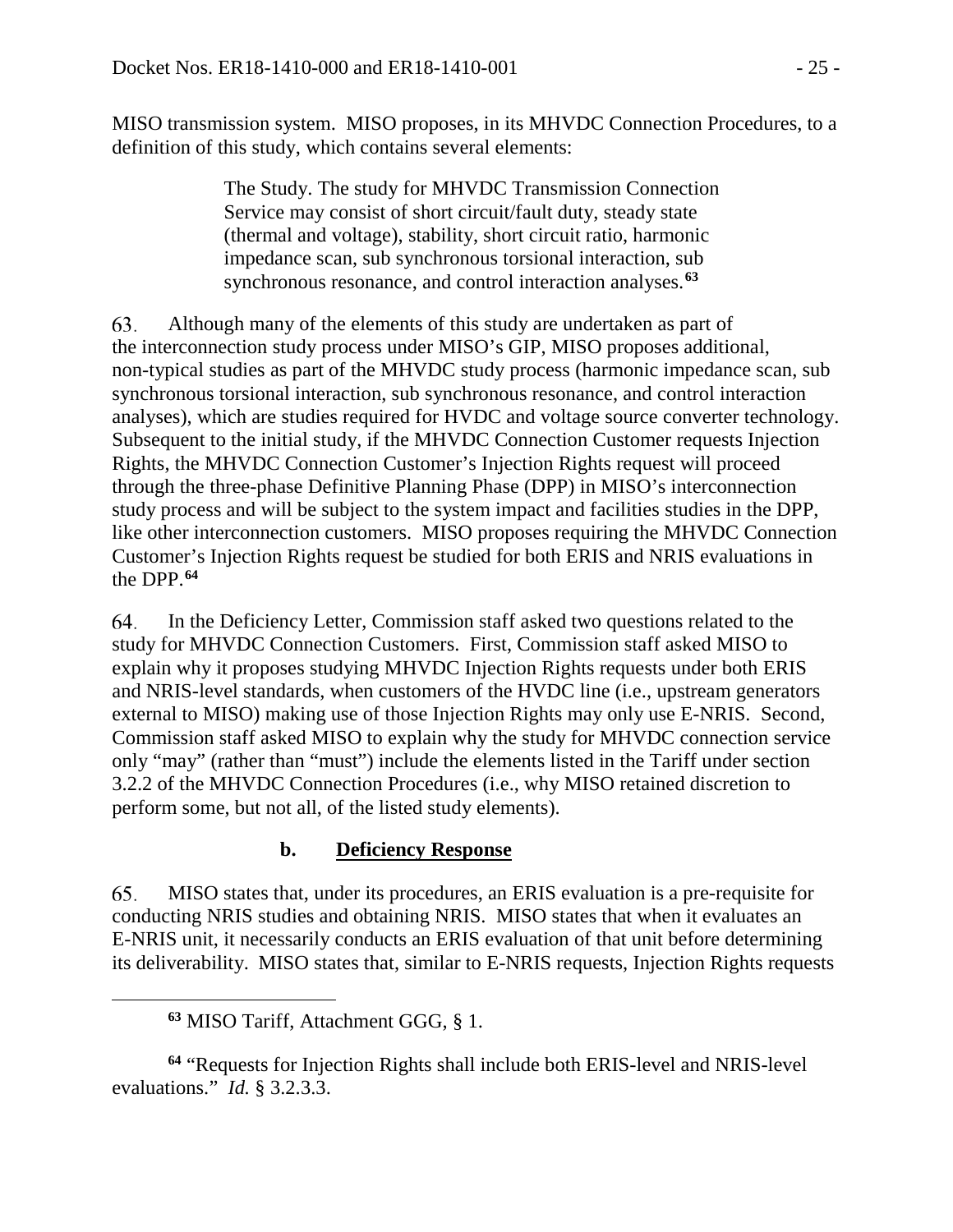will first be studied for reliability impacts (i.e., ERIS evaluation) and then for deliverability (i.e., NRIS evaluation). MISO states that this is done as a single Injection Rights evaluation that does not contemplate duplicative ERIS studies, and that because Injection Rights ultimately will be used by external generators with E-NRIS, the same types of studies will be used for both Injection Rights requests and E-NRIS requests to ensure comparability. MISO states that although it may perform some individual ERIS-level studies as part of the MHVDC Connection Customer's physical connection evaluation under section 3.2.2 of the MHVDC Connection Procedures, those ERIS studies will have a different scope than the ERIS study performed as part of the study of an Injection Rights request. Accordingly, MISO asserts that the ERIS-level studies performed to evaluate an MHVDC connection request would not be duplicative of ERISlevel studies performed to evaluate an Injection Rights request. **[65](#page-25-0)**

66. Finally, with regard to Commission staff's question regarding why MISO retained discretion to perform some, but not all, of the study elements listed in section 3.2.2 of the MHVDC Connection Procedures, MISO states that section 3.2.2 describes the study required solely to effectuate a physical connection between the proposed MHVDC transmission line and the MISO transmission system (i.e., without the Injection Rights option selected). MISO states that such a study may vary from transmission system to transmission system and does not need to include each of the elements listed in section 3.2.2 in light of its limited purpose, i.e., solely establishing a physical connection. MISO notes, however, that proposed section 3.2.2 provides that "[a]dditional studies are required for MHVDC Transmission Connection Requests that request Injection Rights pursuant to Section 3.2.3 of [the MHVDC Connection Procedures]." MISO further notes that section 3.2.3.3 provides that study of an Injection Rights request will follow the study procedures in the GIP and will be subject to the requirements set forth in the GIP.

## **c. Deficiency Response Protest**

67. SOO Green claims that section 3.2.2 of the proposed MHVDC Connection Procedures is too vague and seeks further clarification of the study process for an MHVDC connection request. SOO Green states that MISO should clarify why certain study elements may or may not be studied and should provide assurance that the overall study will be limited to the study elements listed in section 3.2.2.**[66](#page-25-1)**

<span id="page-25-0"></span>**<sup>65</sup>** Deficiency Response at 11.

<span id="page-25-1"></span>**<sup>66</sup>** Deficiency Response Protest at 21.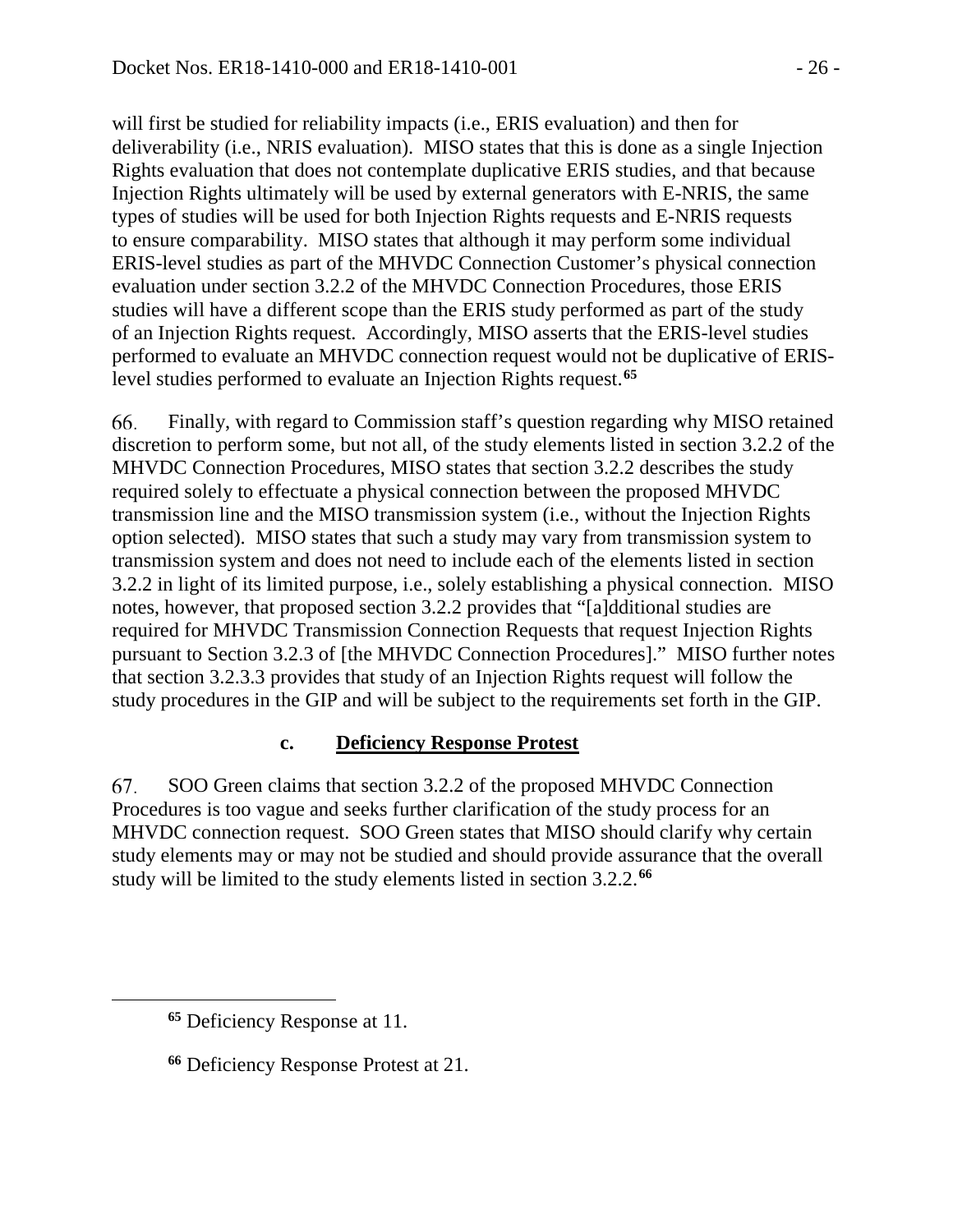# **d. MISO Answer to the Deficiency Response Protest**

68. MISO responds that due to varying technical requirements and circumstances involved in each specific transmission-to-transmission connection case, it is impractical to provide the specificity that SOO Green seeks. MISO offers that, where feasible, different study scenarios can be addressed in MISO's Business Practice Manuals. MISO further states that it does not believe that any additional studies beyond what are listed in section 3.2.2 would be needed to effectuate a physical connection between an MHVDC transmission line and the MISO transmission system.**[67](#page-26-0)**

# **e. Commission Determination**

69. We find that MISO's proposal to require both ERIS and NRIS-level studies for evaluating MHVDC Connection Customers' Injection Rights requests is just and reasonable and not unduly discriminatory or preferential, given MISO's representation that the ERIS-level studies conducted to evaluate MHVDC connection requests and Injection Rights requests are not duplicative. We also find that MISO has adequately justified why it requires some flexibility regarding the study elements required to evaluate a MHVDC connection request. As MISO explains in its Deficiency Response, the study required to connect MHVDC facilities may vary from project to project. We find that allowing MISO to tailor the study to the specific request will eliminate unnecessary processing time because there will be no need for additional studies.

# **8. Timelines**

## **a. Filing and Deficiency Letter**

70. MISO's proposed study timelines in the MHVDC Connection Procedures generally match the timelines in the GIP, with some differences. For example, section 5.1.1 of the proposed MHVDC Connection Procedures affords the MHVDC Connection Customer and host Transmission Owner 30 days to provide comments on the facilities study report, whereas section 7.3.3.5 of the GIP only permits 15 days. Additionally, when a restudy is necessary, section 5.3 of the MHVDC Connection Procedures allows the MHVDC Connection Customer 10 days to notify the transmission provider if it wants to proceed, whereas section 7.5 of the GIP only permits five days for such notification. Further, section 5.3 of the MHVDC Connection Procedures provides the transmission provider 90 days to complete a restudy, whereas section 7.5 of the GIP only provides for 60 days.

<span id="page-26-0"></span>**<sup>67</sup>** MISO Answer to the Deficiency Response at 8.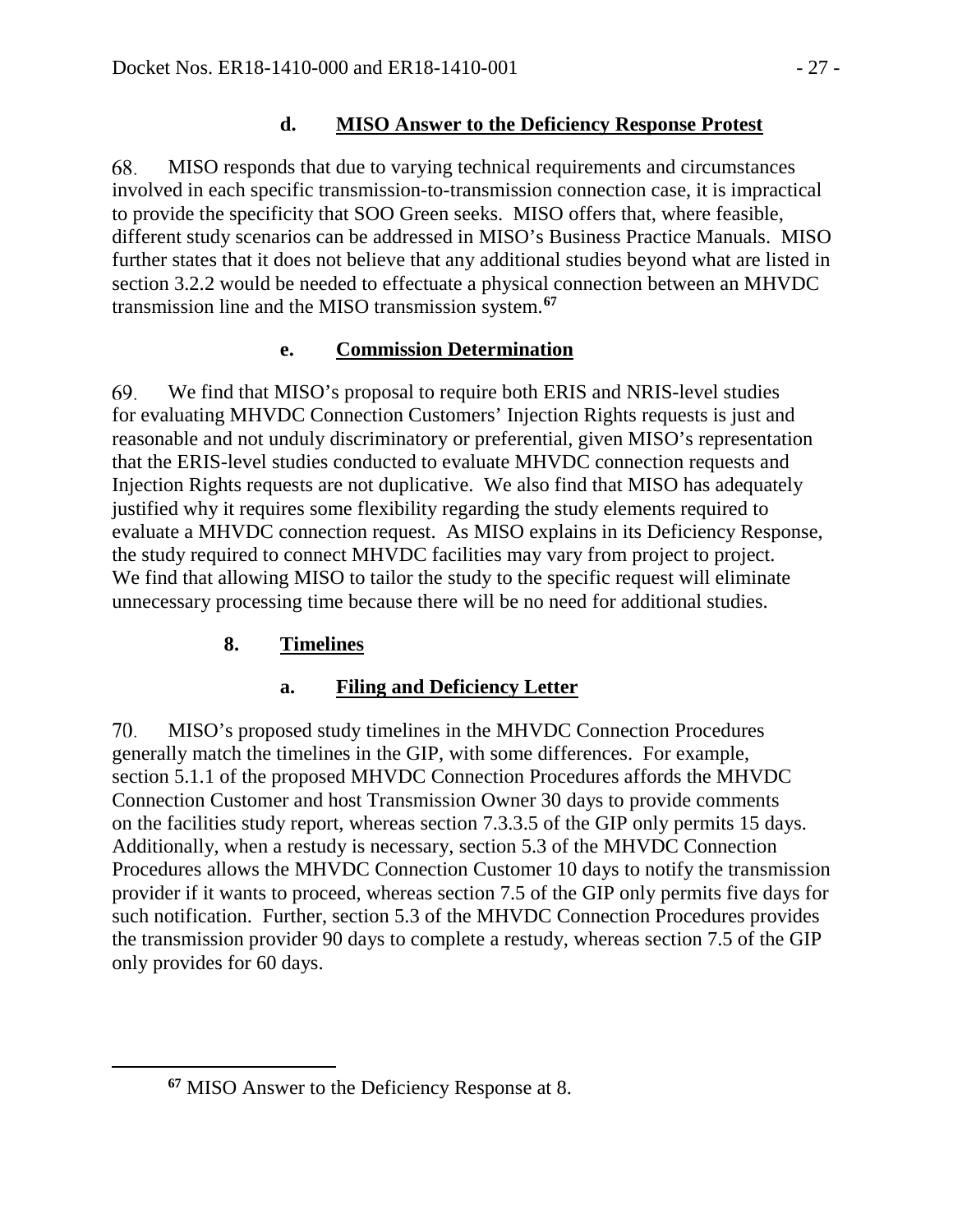71. The MHVDC Connection Procedures and GIP diverge most with regard to time frames associated with the negotiation period before execution, or the request to file unexecuted, a Transmission Connection Agreement or GIA. Proposed section 7.2 in the MHVDC Connection Procedures provides that the transmission provider, host Transmission Owner, and MHVDC Connection Customer have 90 days to negotiate disputed provisions in the draft Transmission Connection Agreement, as opposed to the 60-day period permitted in section 11.2 of the GIP for negotiating provisions in the draft GIA. However, section 7.2 provides that if an MHVDC Connection Customer requests termination of negotiations, it has 30 days (compared to 60 days in the GIP) to request the filing of an unexecuted Transmission Connection Agreement with the Commission before its connection request is withdrawn. Similarly, if an MHVDC Connection Customer does not execute a Transmission Connection Agreement or request the filing of an unexecuted Transmission Connection Agreement within 30 days of tender of the draft Transmission Connection Agreement, its request will be withdrawn; the GIP allows for 60 days.**[68](#page-27-0)**

In the Deficiency Letter, Commission staff asked MISO to explain why it 72. proposes that various steps in the MHVDC connection study process be completed under different time frames than analogous steps in the generator interconnection study process.

## **b. Deficiency Response**

In response to questions regarding different time frames used in the MHVDC 73. connection and generator interconnection study processes, MISO proposes revisions to its proposal to align various time frames in the MHVDC Connection Procedures with corresponding time frames in the GIP.**[69](#page-27-1)**

#### **c. Deficiency Response Protest**

74. SOO Green contends that the reduced time frames proposed by MISO to mirror time frames in the GIP are not realistic. SOO Green notes that MISO recognizes that

<span id="page-27-1"></span>**<sup>69</sup>** Deficiency Response at 7-9.

<span id="page-27-0"></span>**<sup>68</sup>** In the Deficiency Letter, Commission staff noted that section 7.2 of the MHVDC Connection Procedures, as proposed in the April 20, 2018 filing, contained the phrase "thirty (60) Calendar Days" to describe the time allowed for an MHVDC Connection Customer to execute or request the filing of an unexecuted Transmission Connection Agreement. *See* MISO Tariff, Attachment GGG, § 7.2. The Commission interprets the intended time frame to be 30 calendar days.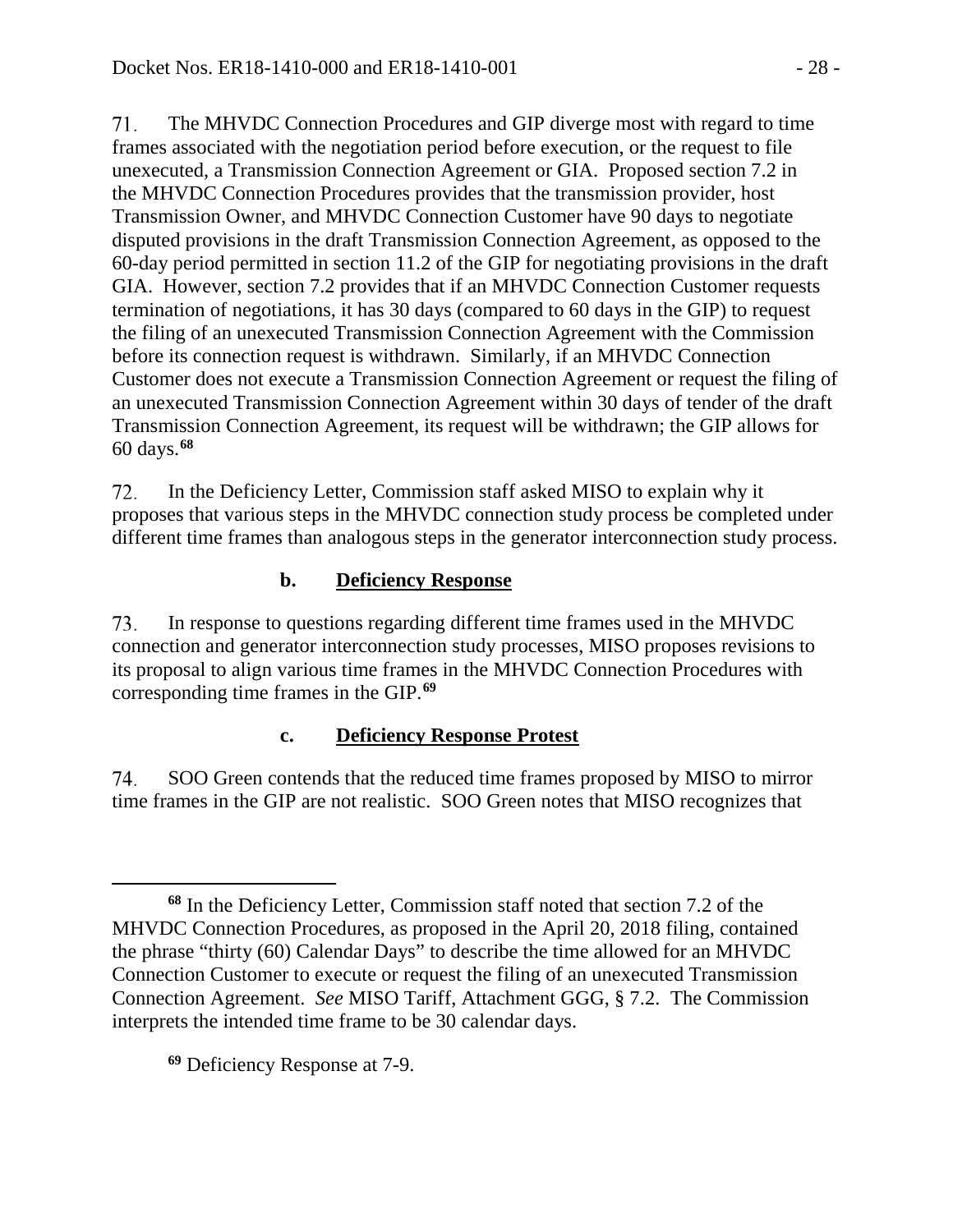procedures connecting MHVDC facilities cannot be identical to the GIP.**[70](#page-28-0)** SOO Green contends that MHVDC projects are significantly more expensive and complex than Alternating Current (AC) generation projects, and SOO Green requests that, at a minimum, the original time frames proposed by MISO should be restored.**[71](#page-28-1)**

## **d. Commission Determination**

75. We find that the proposed time frames in the MHVDC Connection Procedures, as amended by MISO in its Deficiency Response, are just, reasonable, and not unduly discriminatory or preferential. The Commission has previously found the time frames articulated in the MISO GIP to be just and reasonable, and we find that these time frames for providing information, conducting studies, negotiating details, and making decisions throughout the study process serve as a reasonable basis for establishing comparable time frames in the MHVDC Connection Procedures. Further, we find that, even though MHVDC projects may be more complex than generating facilities, there is value in aligning the time frames in each process to provide clarity in the interconnection process.

## **9. Other Issues Raised by SOO Green**

## **a. Filing Protest**

SOO Green, which is currently developing a 2,100 MW MHVDC line linking 76. MISO and PJM Interconnection, L.L.C. (PJM) (SOO Green Project), claims that MISO's proposal does not account for the various benefits of the SOO Green Project's voltage source converter technology.<sup>[72](#page-28-2)</sup> SOO Green states that MHVDC projects with voltage source converter technology provide ancillary services, similar to batteries or stored energy resources, and should be compensated for such services.**[73](#page-28-3)** SOO Green claims that such MHVDC projects provide bi-directional exact power flow, enhanced AC system stability, reactive power control, frequency control, and emergency power functions.**[74](#page-28-4)** SOO Green claims that participation of storage in the markets is justification for MISO to change its market rules to accommodate voltage source converter technology. SOO

**<sup>71</sup>** *Id*. at 19.

<span id="page-28-1"></span><span id="page-28-0"></span> $\overline{a}$ 

**<sup>72</sup>** Filing Protest at 2.

<span id="page-28-4"></span><span id="page-28-3"></span><span id="page-28-2"></span>**<sup>73</sup>** *Id.* at 7 (citing *Indianapolis Power & Light Co. v. Midcontinent Indep. Sys. Operator, Inc.*, 158 FERC ¶ 61,107 (2017) (*Indianapolis Power*)).

**<sup>74</sup>** *Id*. at 6-7.

**<sup>70</sup>** Deficiency Response Protest at 18 (citing Deficiency Response at 3).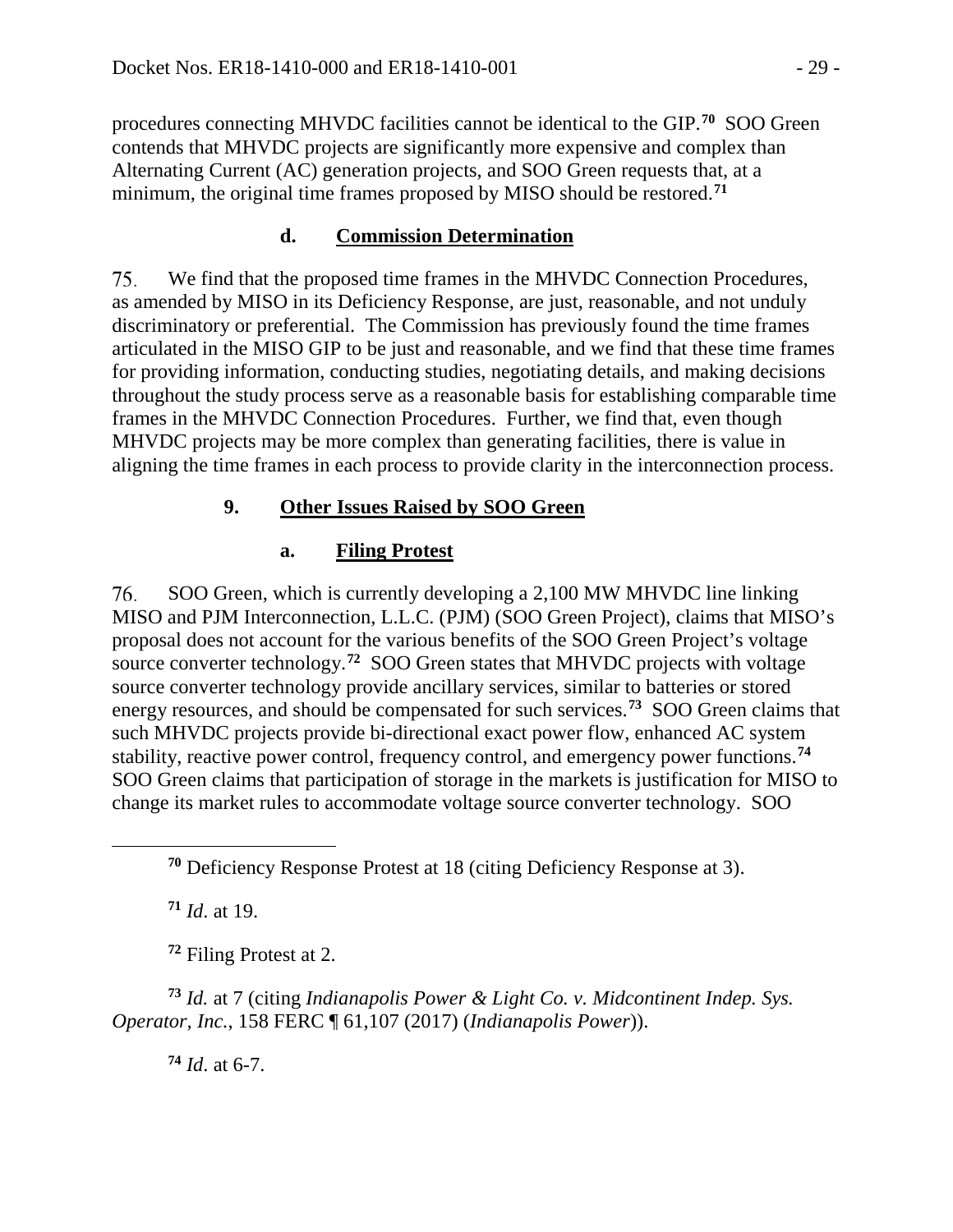Green asserts that MHVDC projects with voltage source convertor technology, like stored energy resources, will be able to increase transmission capability on the MISO system and that MISO should consider how such MHVDC projects can be optimally dispatched.**[75](#page-29-0)**

77. SOO Green states that the SOO Green Project will link the MISO and PJM AC transmission systems and be used for arbitrage transactions to the benefit of MISO load, and SOO Green asserts that MISO should consider how to compensate MHVDC projects for such benefits. SOO Green claims that MHVDC projects that connect MISO generation resources to external markets could reduce congestion, and in those circumstances, SOO Green asserts that MISO should consider the role of the MHVDC project developer in the allocation of financial transmission rights.**[76](#page-29-1)** SOO Green requests that the Commission require MISO to institute further stakeholder processes to address these issues in a compliance filing.**[77](#page-29-2)**

78. SOO Green states that the issue of whether MISO can assess Multi-Value Project Usage Rate charges on MHVDC transmission line exports to PJM is currently pending before the Commission in Docket No. ER10-1791-004. SOO Green asserts that if MISO is permitted to assess Multi-Value Project Usage Rate charges on exports to PJM, MISO's proposal requires clarification on how MISO will determines Multi-Value Project Usage Rate charges for MHVDC transmission lines. Specifically, SOO Green states that it is unclear what level of Multi-Value Project Usage Rate charges, if any, MISO would charge for MHVDC transmission lines that do not have MISO transmission service for the full line capacity to the MHVDC terminal in MISO.**[78](#page-29-3)** SOO Green requests that if such charges are allowed, then any assessed Multi-Value Project Usage Rate charges be limited to the confirmed transmission transactions of SOO Green's customers.**[79](#page-29-4)**

#### **b. MISO Answer**

<span id="page-29-1"></span><span id="page-29-0"></span>79. MISO states that it appreciates SOO Green's concerns and that some of the issues raised could merit stakeholder discussions. However, MISO argues that SOO Green's

<span id="page-29-4"></span><span id="page-29-3"></span><span id="page-29-2"></span> *Id*. at 8. **<sup>76</sup>** *Id. Id*. at 9. *Id*. at 12-13. *Id*. at 14.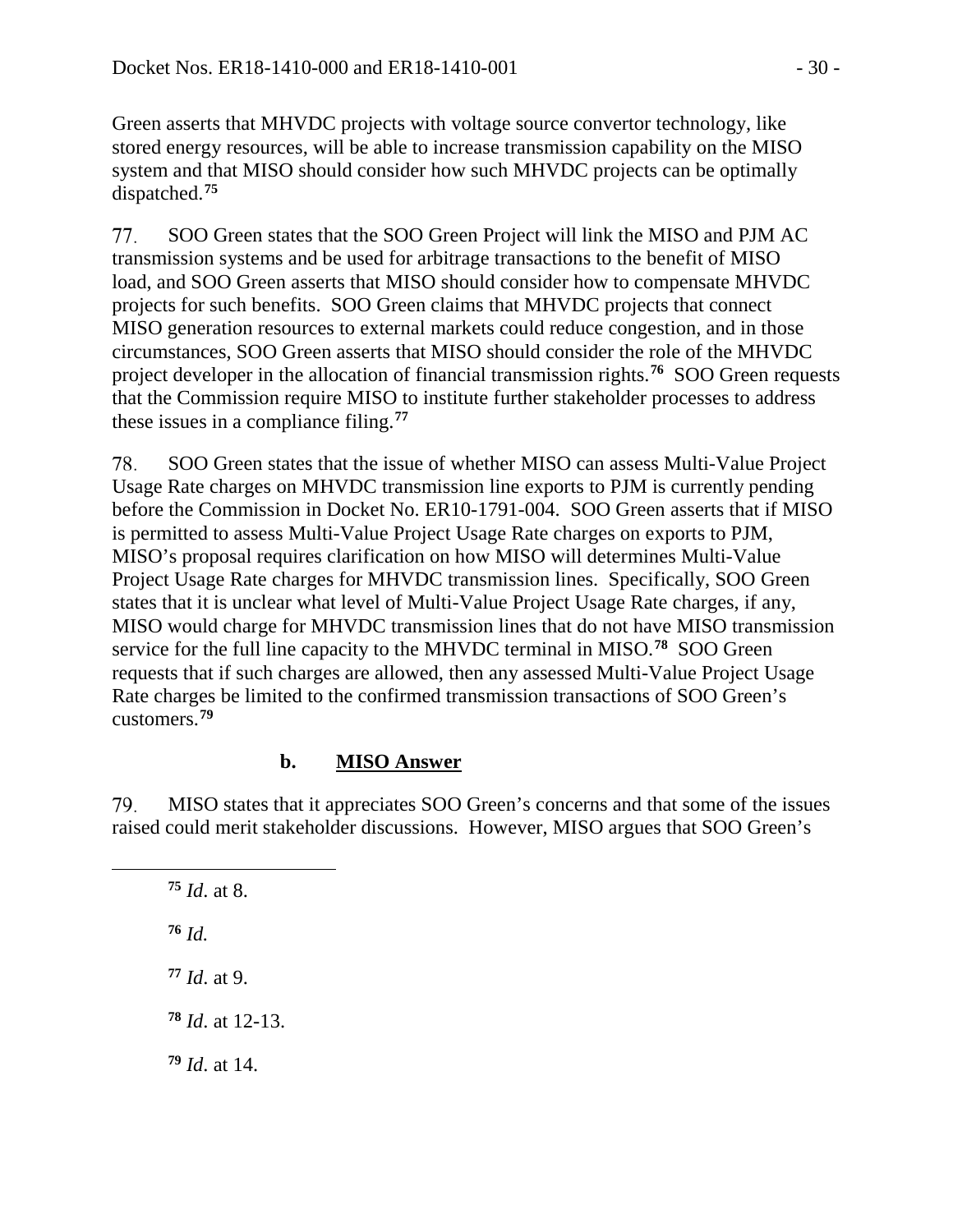arguments regarding the potential future benefits of its proposed MHVDC transmission line are outside the scope of this proceeding. MISO states that this filing was not designed to change rules for participation in MISO's markets or add any market services to the MISO market construct. MISO states that to the extent any MHVDC developer desires to participate in MISO's markets, it is free to become a market participant under the existing rules.**[80](#page-30-0)**

80. MISO answers that SOO Green's arguments that MISO should not be allowed to impose the Schedule 26A Multi-Value Project Usage Rate on exports that utilize an MHVDC transmission line to sink in MISO should be summarily rejected as a collateral attack on the Commission's order on remand in Docket No. ER10-1791-003.**[81](#page-30-1)** MISO states that its filing is fully consistent with the Remand Order.

## **c. SOO Green Answer**

81. SOO Green argues that MISO's proposal to charge all MHVDC projects for voltage support service under Schedule 2 of the MISO Tariff (Reactive Supply and Voltage Control from Other Sources Service), which it claims is not needed for HVDC lines, prevents market participants from providing all services that they are technically capable of providing and results in unjust and unreasonable rates.**[82](#page-30-2)**

## **d. Deficiency Response Protest[83](#page-30-3)**

82. SOO Green claims that it is unclear what charges MISO will assess to MHVDC transactions and in what markets an MHVDC project can participate. Therefore, SOO Green requests that the Commission require MISO to submit, within 90 days of an order accepting MISO's MHVDC Connection Procedures, revised Tariff provisions that ensure MHVDC project transactions do not pay for unneeded services that can be self-supplied and that enable MHVDC projects to participate in all MISO capacity, energy, and ancillary service markets in which they are capable of participating.**[84](#page-30-4)** SOO Green

**<sup>80</sup>** MISO Answer at 7.

<span id="page-30-0"></span> $\overline{a}$ 

<span id="page-30-1"></span>**<sup>81</sup>** *Midwest Indep. Transmission Sys. Operator, Inc.*, 156 FERC ¶ 61,034 (2016) (Remand Order).

**<sup>82</sup>** SOO Green Answer at 4.

<span id="page-30-4"></span><span id="page-30-3"></span><span id="page-30-2"></span>**<sup>83</sup>** These issues were not discussed in the Deficiency Letter or Deficiency Response.

**<sup>84</sup>** Deficiency Response Protest at 3.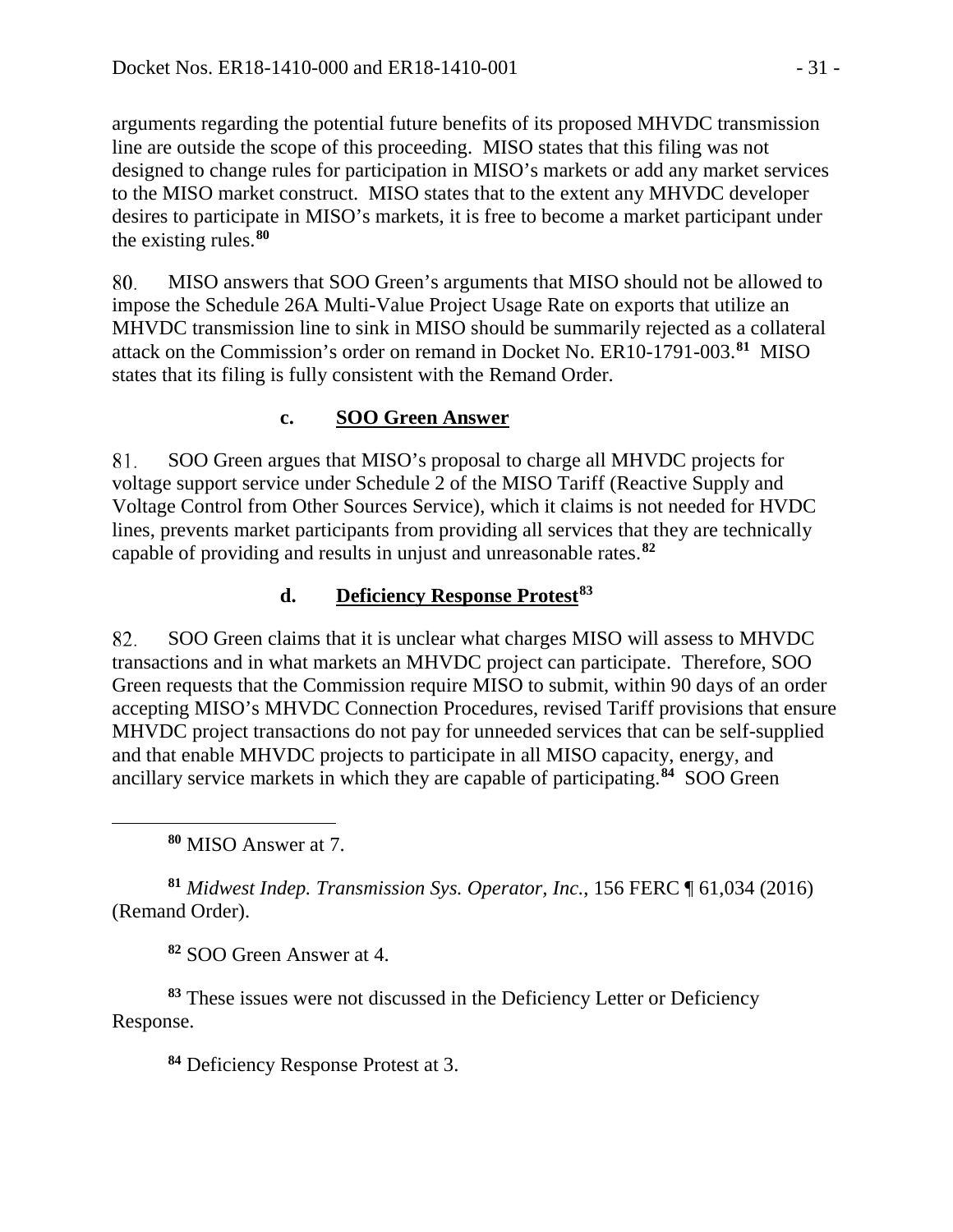explains that pursuant to MISO's Tariff, service under Schedule 2 must be provided for each transaction on MISO's transmission system. However, SOO Green notes that the SOO Green Project does not require reactive power service under Schedule 2 because the project's voltage source converter technology allows it to self-supply the service. Additionally, SOO Green claims that its project is capable of providing reactive service pursuant to Schedule 2 to others but that MISO's Tariff does not permit it to do so. SOO Green contends that MISO's Tariff does not define "Generation or Other Sources Service" or "Other Sources," and does not provide how "Other Sources" qualify to provide reactive service pursuant to Schedule 2.**[85](#page-31-0)** SOO Green requests that the Commission require MISO to resolve this problem in a manner similar to what the Commission required of MISO regarding electric storage resource participation in energy markets.**[86](#page-31-1)**

83. SOO Green claims that it is unclear how MISO's proposal will allow customers of the MHVDC transmission line to obtain transmission service and participate in MISO's markets. SOO Green also states that MISO's proposal would result in trade barriers between MISO and other RTOs by blocking imports into MISO and imposing costs and transmission upgrades that discourage inter-RTO trade.**[87](#page-31-2)** SOO Green requests that the Commission require MISO to make numerous revisions to its proposal.

84. SOO Green states that section 2.3 of the proposed MHVDC Connection Procedures serves to notify MHVDC projects that MISO intends to impose export fees on all withdrawal transactions involving an MHVDC project.**[88](#page-31-3)** SOO Green also states that MISO does not define "withdrawal transactions" and how they can be associated with an MHVDC project, nor does MISO specify the applicable charges.**[89](#page-31-4)** As an example, SOO Green explains that its project would export energy to PJM and that MISO would charge a Multi-Value Project Usage Rate pursuant to Schedule 26A in MISO's Tariff.**[90](#page-31-5)** SOO Green requests that the Commission clarify whether or not MISO's export

**<sup>85</sup>** *Id*. at 13.

<span id="page-31-1"></span><span id="page-31-0"></span> $\overline{a}$ 

**<sup>86</sup>** *Id*. (citing *Indianapolis Power*, 158 FERC ¶ 61,107 at P 69).

**<sup>87</sup>** *Id.* at 2.

<span id="page-31-4"></span><span id="page-31-3"></span><span id="page-31-2"></span>**<sup>88</sup>** *Id.* at 10 (citing MISO Tariff, Attachment GGG, § 2.3 ("All withdrawal transactions from the Transmission System that are associated with any MHVDC Transmission Line shall be subject to all applicable MISO rates and Tariff schedules.")).

**<sup>89</sup>** *Id.* at 11.

<span id="page-31-5"></span>**<sup>90</sup>** *Id*. at 13-14.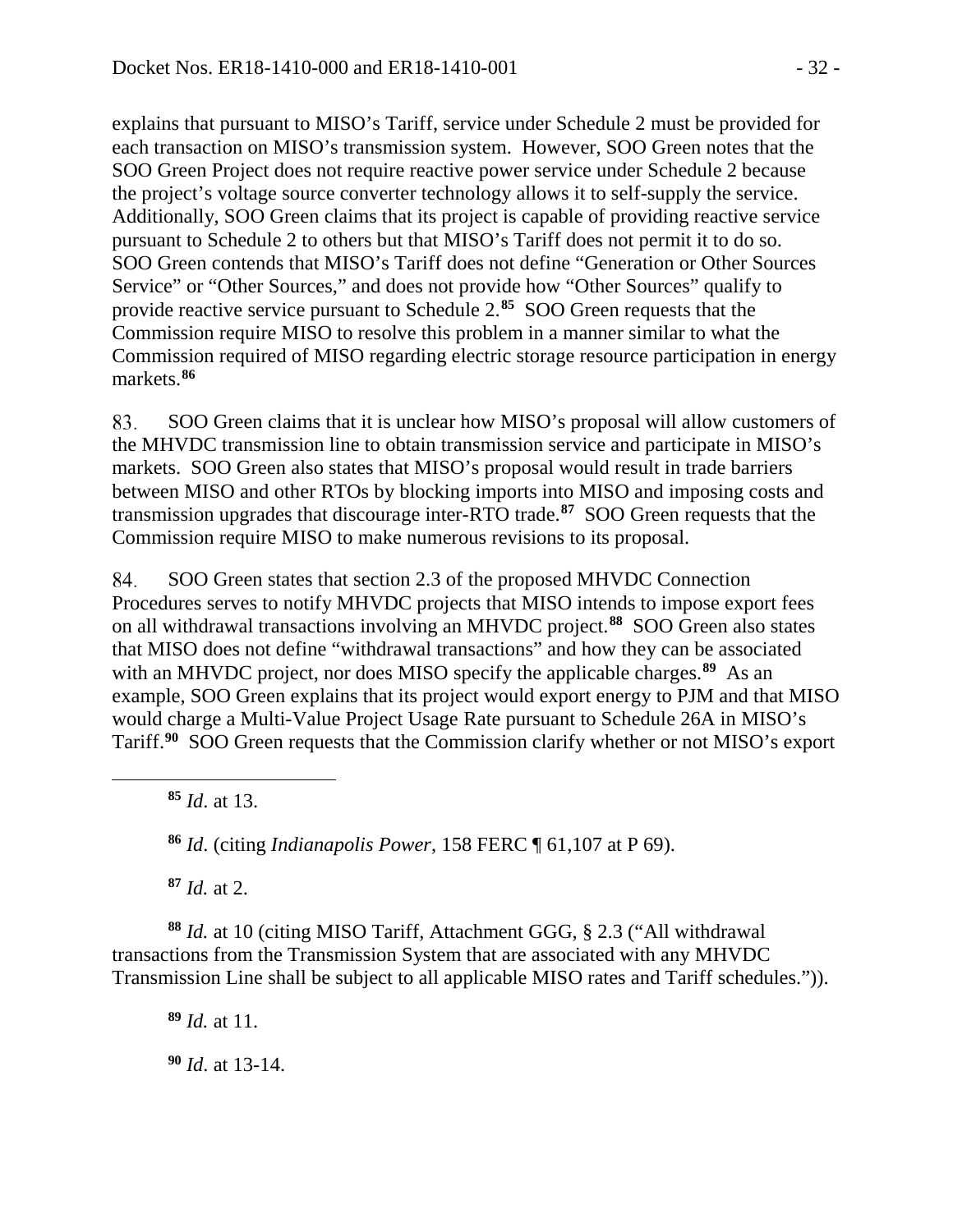fees on MHVDC exports to PJM would violate the MISO-PJM Joint Operating Agreement. SOO Green also requests that the Commission ensure that section 2.3 of the proposed MHVDC Connection Procedures treats MHVDC transactions similarly to all other withdrawal transactions.**[91](#page-32-0)**

85. SOO Green states that MISO should explain to what extent an MHVDC connection allows participation of external asynchronous resources in MISO markets and permits spot market transactions without point-to-point transmission service.**[92](#page-32-1)** SOO Green claims that MISO's filing and Deficiency Response do not fully explain "whether a bidirectional, dispatchable MHVDC project connecting MISO and PJM will allow participants to submit price sensitive bids and offers in the MISO markets." Additionally, SOO Green states that it is unclear to what extent spot market transactions are available and whether MISO would impose border tolls on such transactions consistent with section 2.3 of the proposed MHVDC Connection Procedures. **[93](#page-32-2)**

#### **e. MISO Answer to the Deficiency Response Protest**

86. In response to SOO Green's request to exempt MHVDC projects from any Schedule 2 charges and Schedule 26-A (Multi Value Project Usage Rate) charges that would apply to withdrawal transactions exiting the MISO transmission system, MISO states that it addressed most of these arguments in its May 30 Answer. MISO reiterates that there is no basis for the exemptions sought by SOO Green and that the Commission should reject these arguments as unduly discriminatory and beyond the scope of the current proceeding.**[94](#page-32-3)**

87. MISO argues that SOO Green's external asynchronous resource and spot market arguments are premature and beyond the scope of the MHVDC filing. MISO states that at this time, it is premature to determine if spot imports are the most appropriate model for MHVDC import transactions. MISO further states that it imposes no "border tolls" and that MHVDC transactions will be treated as all other import and export transactions, as set forth in the MISO Tariff.**[95](#page-32-4)**

**<sup>92</sup>** *Id*. at 4-5.

<span id="page-32-2"></span><span id="page-32-1"></span><span id="page-32-0"></span> $\overline{a}$ 

**<sup>93</sup>** *Id*. at 25.

<span id="page-32-3"></span>**<sup>94</sup>** MISO Answer to the Deficiency Response Protest at 9.

<span id="page-32-4"></span>**<sup>95</sup>** *Id.* at 13-14.

**<sup>91</sup>** *Id.* at 3, 10, 14.